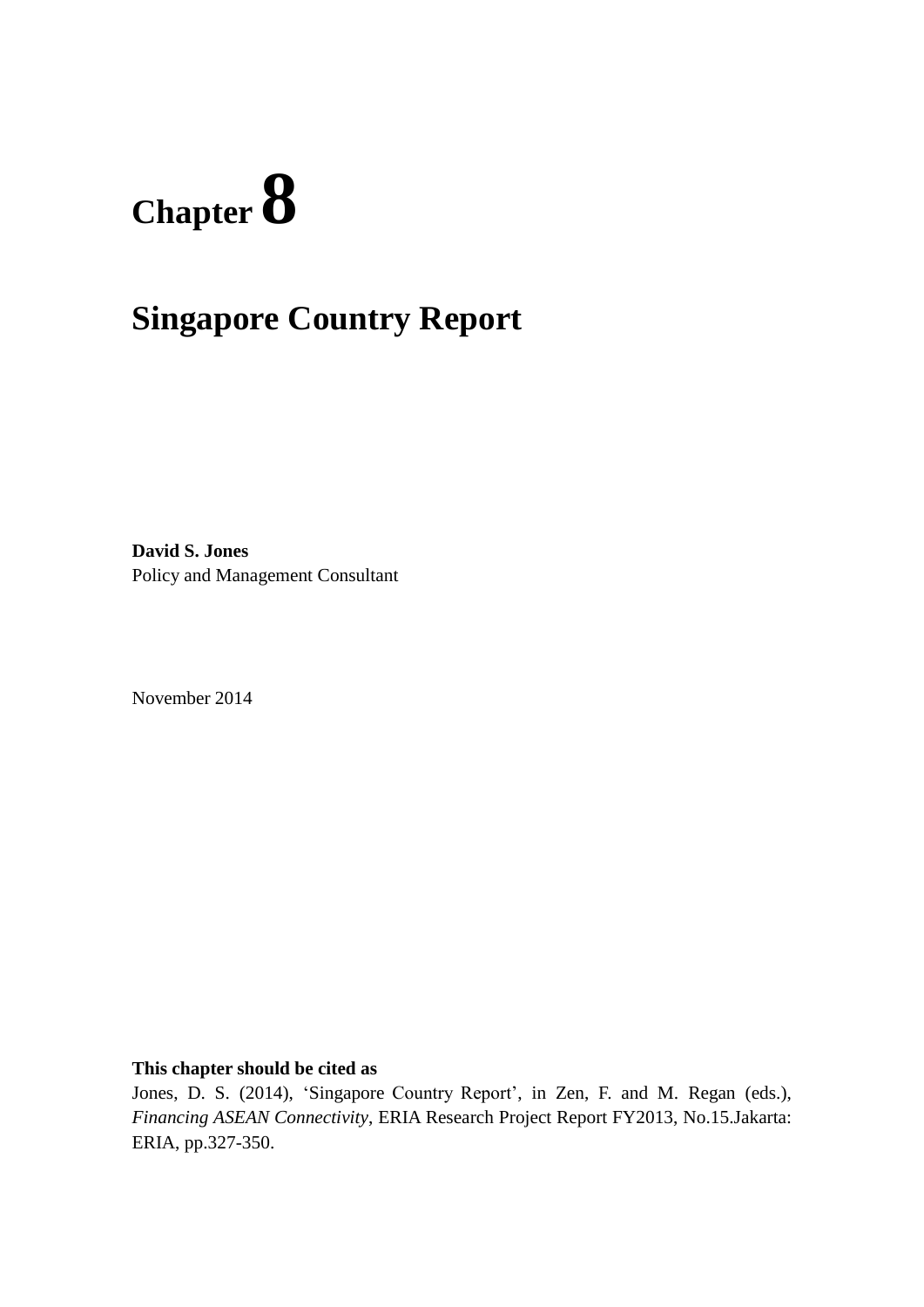# **CHAPTER 8**

# **Singapore Country Report**

#### David S. Jones

*Policy and Management Consultant*

#### **Introduction**

Singapore is a city-state comprising a small island measuring 704 sq. km (including over 123 sq. km of land reclaimed from the sea). Its population in 2013 was 5.46 million (targeted to exceed 6 million). There are over 7,244 people per sq. km, the highest in the ASEAN region. Not surprisingly, much of the country is built up, consisting of houses, apartment blocks, office and retail buildings, public amenities, infrastructure facilities, and factories and workshops. It lacks natural resources, the most serious of which is a sufficient natural water supply, though it is well endowed with sheltered deep-water harbours and anchorages.

Singapore has experienced strong economic growth over the last 30 years or more, enabling its population to achieve the highest income per capita in East Asia. In tandem with its economic development, small size and dense population, Singapore's government also places a high premium on the creation of an advanced infrastructure and on the adoption of appropriate funding arrangements.

This paper first provides an overview of Singapore's government administration, economy, and public finance. The main part of the paper examines the institutional framework and financial arrangements to facilitate the development and operation of the different infrastructure sectors. Next, the role of Public-Private Partnerships (PPPs) and foreign investment in Singapore's infrastructure is analysed. This paper will also discuss how far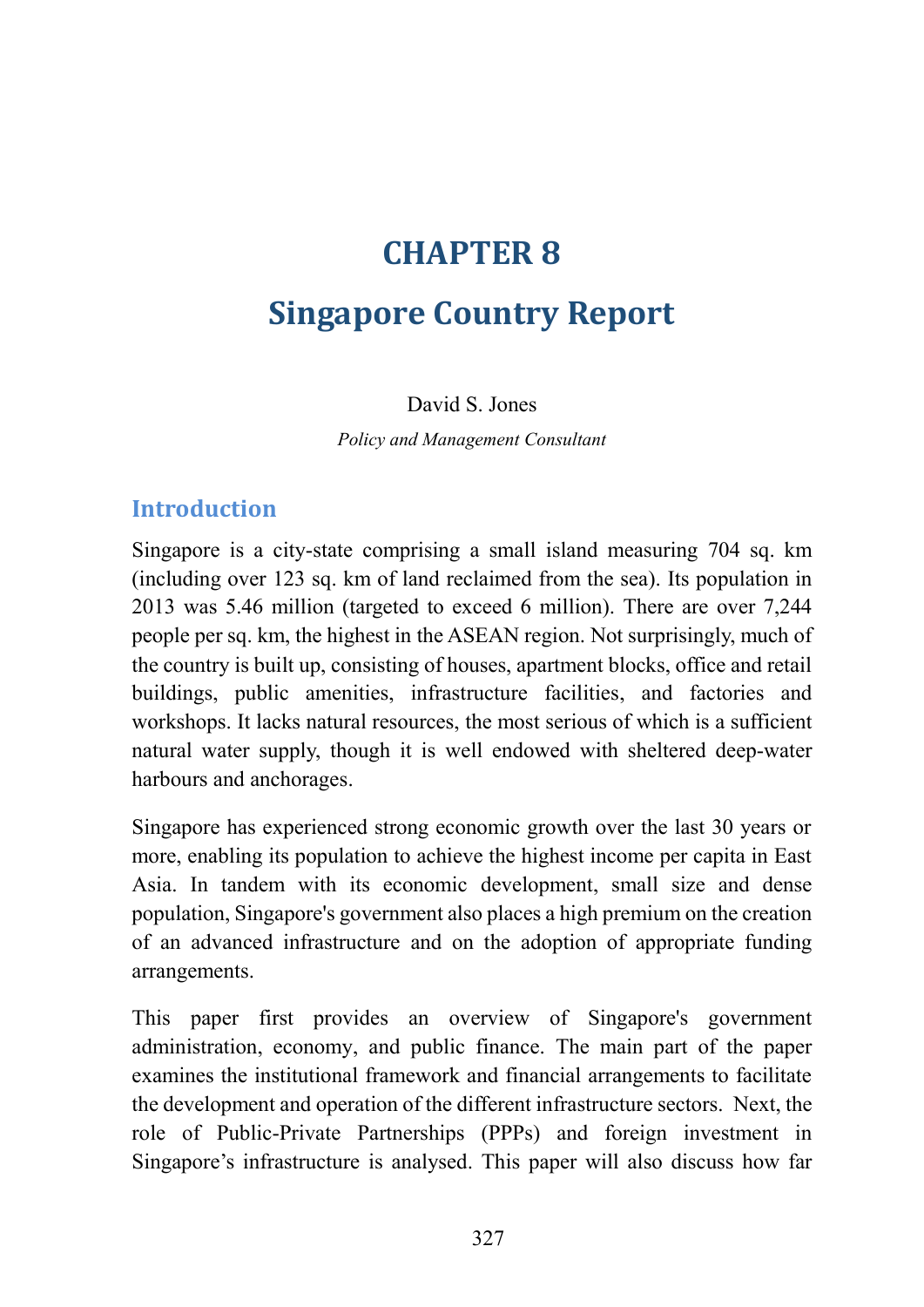Singapore's infrastructure companies have contributed to infrastructure development in other ASEAN states, and the potential for increasing their connectivity to these states. The conclusion will highlight the key features in the development, operation and financing of Singapore's infrastructure. Infrastructure sectors covered in this study consist of land transport, electrical energy, water and drainage, maritime port and airport, and information technology and communications (ITC).

## **Overview**

#### **Government Administration**

The government administration in Singapore, known for its efficiency and professional competence, consists of a civil service of 15 ministries, each headed by a minister. Also, there are 64 statutory corporations (more popularly known as statutory authorities or boards). Although outside the civil service, each statutory authority is affiliated to a parent ministry and subject to the executive authority of the relevant minister, but at the same time is operationally autonomous. Statutory authorities depend, sometimes to a small extent, on government funding and are responsible for many areas of policy implementation, including infrastructure development and regulation.

Separate from the government bureaucracy but subject to government control are so-called government-linked companies (GLCs). The government holds an exclusive or majority stake in a GLC through a holding entity or company, mainly Temasek Holdings (other holding entities are certain statutory corporations and the Minister for Finance Inc.). Government-linked companies are required to compete with private sector companies and make profits. They have long played a key role in Singapore's infrastructure development, although in recent years the government has reduced its shareholding in many of them through a divestment programme (Jones, 2006).

#### **The Economy**

Singapore's economy is characterised by strong gross domestic product (GDP) growth rates. They averaged 6 percent per year between 2003 and 2012 but fell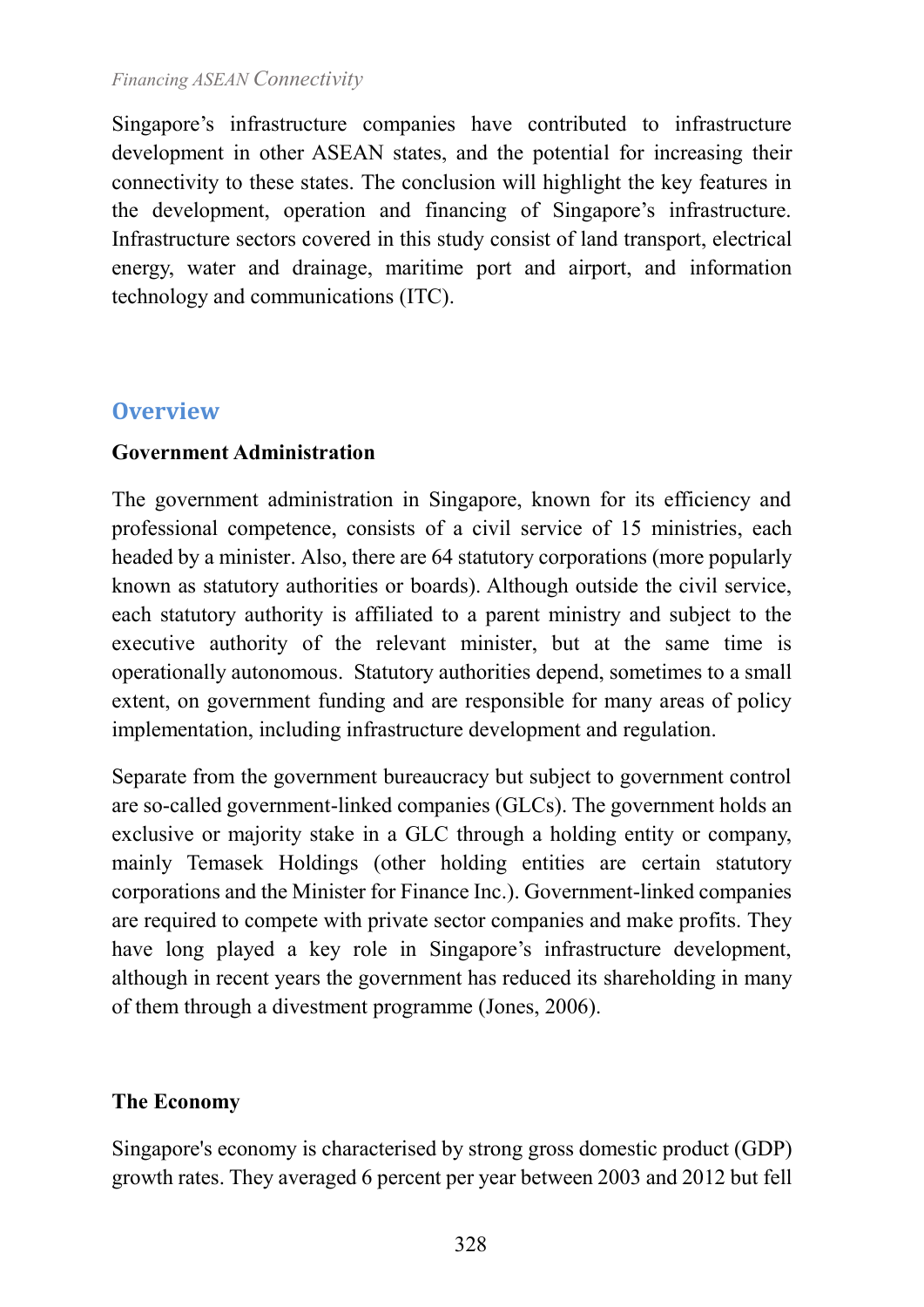to only 1.2 percent in 2012 [\(Table 8.1\)](#page-3-0). Singapore is categorised as a highincome nation, with a GDP per capita of USS\$61,103 at purchasing power parity in 2011, which is the highest in Asia. The economy is strongly exportoriented and is mainly based on high value-added products and services such as advanced technology, micro-engineering, bio-medical products, agrotechnology, research and development, and a wide range of professional, business, and technical services (Ghesquiere, 2007). Given these specialised niche sectors and overall conditions conducive to business, the World Economic Forum (WEF) in 2012 rated Singapore's economy as the second most competitive among 144 countries surveyed (WEF, 2012).

|      | <b>Growth Rates of Real GDP</b> | <b>GDP Per Capita USS at PPP</b> |
|------|---------------------------------|----------------------------------|
|      | $\frac{9}{6}$                   |                                  |
| 2003 | 4.0                             | 37,783                           |
| 2004 | 9.2                             | 41,875                           |
| 2005 | 7.4                             | 45,374                           |
| 2006 | 8.8                             | 49,373                           |
| 2007 | 8.9                             | 53,048                           |
| 2008 | 1.7                             | 55,905                           |
| 2009 | $-1.0$                          | 55,074                           |
| 2010 | 14.8                            | 57,902                           |
| 2011 | 4.9                             | 61,103                           |
| 2012 | 1.2                             |                                  |

<span id="page-3-0"></span>**Table 8.1: Singapore Growth Rates and GDP Per Capita, 2003-2011**

*Source*: Asian Development Bank (ADB), 2012.

#### **Public Finances**

The fiscal policy of Singapore's government down the years has been conservative, the goal being to ensure government spending and revenue aggregates remain a small proportion of GDP so as to maximise the economic resources available to the private sector. Expenditure has in nearly all years been below 18 percent of GDP and regular and sizeable budget surpluses (sometimes over 7% of GDP) have been achieved (Table 8.2). In 2012, the government expenditure was 14.5 percent of GDP, which was accompanied by a much-smaller-than-usual budget surplus of 1 percent as a result of weaker revenues due to a slowdown in the economy.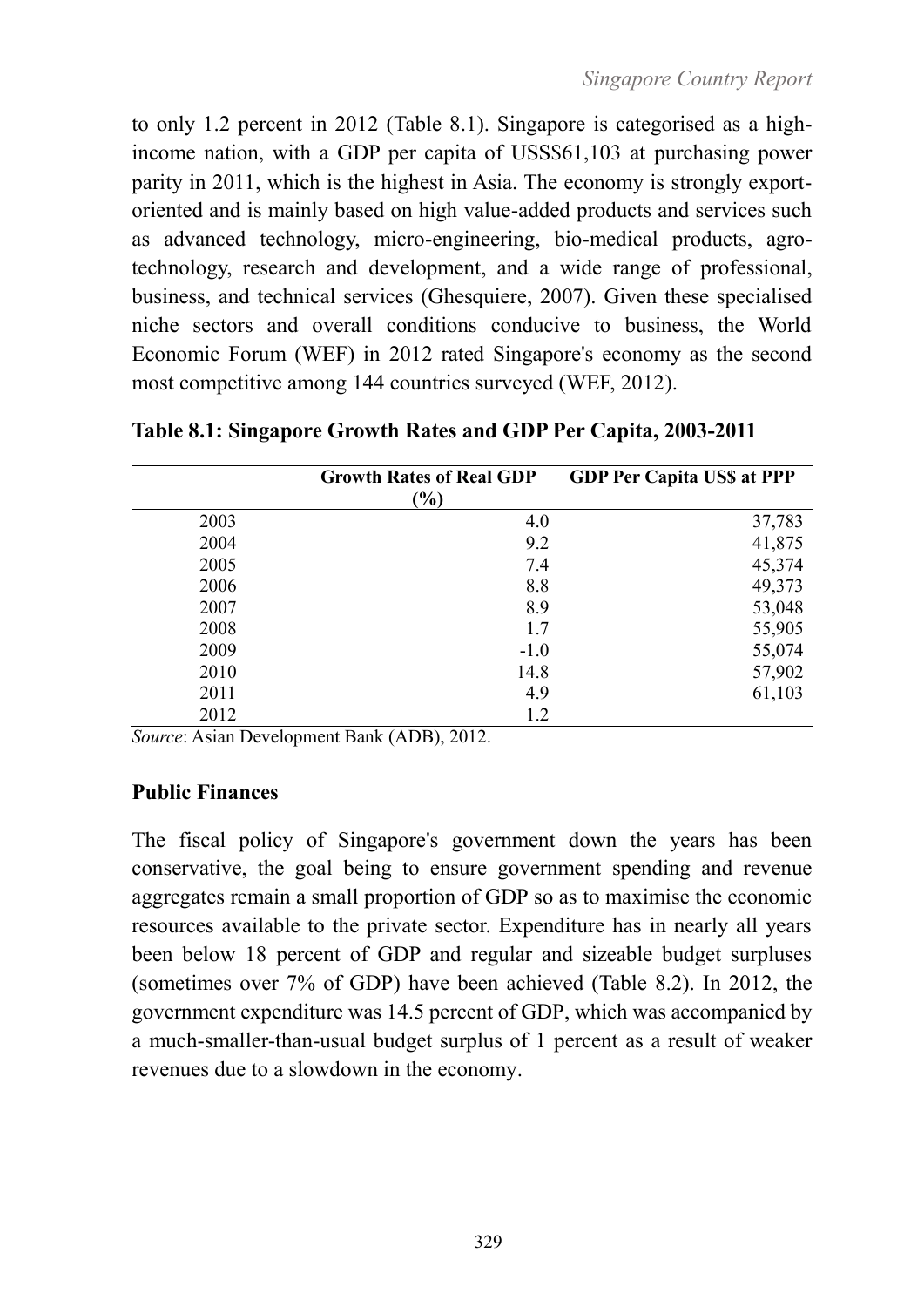|      | <b>Total Government Expenditure</b><br>as % of GDP | <b>Fiscal Balance</b> |
|------|----------------------------------------------------|-----------------------|
| 2007 | 16.4                                               | 10.7                  |
| 2008 | 18.3                                               | 79                    |
| 2009 | 15.5                                               | 13                    |
| 2010 | 16.8                                               | 5.5                   |
| 2011 | 17.6                                               | 7.3                   |
| 2012 | 14.5                                               | 1.0                   |

#### **Table 8.2: Fiscal Indicators, 2007-2012**

*Source*: IMF, 2012.

The accumulation of budget surpluses has enabled the government to build up its foreign reserve holdings. These reserves have increased noticeably over the years, rising from an already high of 60 percent of GDP in 2000 to nearly 80 percent in 2010, one of the highest aggregates of foreign reserves in the world. Because of Singapore's strong indicators (strong economic growth, conservative fiscal policies, no foreign debt, and stable political environment), various rating agencies gave the government a credit rating of triple A (1/600 chance of default). This is the highest credit worthiness category, reflected in very low bond yields (in August 2013, only 0.22% for two-year bonds and 2.46% for ten-year bonds) (Monetary Authority of Singapore, 2013; ADB, 2013a; Accountant General's Department, 2011).

# **Features of Singapore's Infrastructure**

The road system in Singapore is highly developed. There are 161 multi-lane expressways (1,059 lane km) and 652 arterial roads (3,054 lane km) together with 2,500 paved minor and side roads (nearly 5,000 lane km). To facilitate traffic flow, there are 119 flyovers, 212 vehicle bridges and 20 underpasses and tunnels (Land Transport Authority [LTA], 2012a, 2012b). Given the size of Singapore, these figures indicate that a significant amount of land space has been used for road development. To further facilitate ease of travelling, a mass rapid transit (MRT) and a light rail transit (LRT) have been developed for over 25 years, and now consist of 99 MRT stations and 34 LRT stations over a 177 km stretch (LTA, 2012b).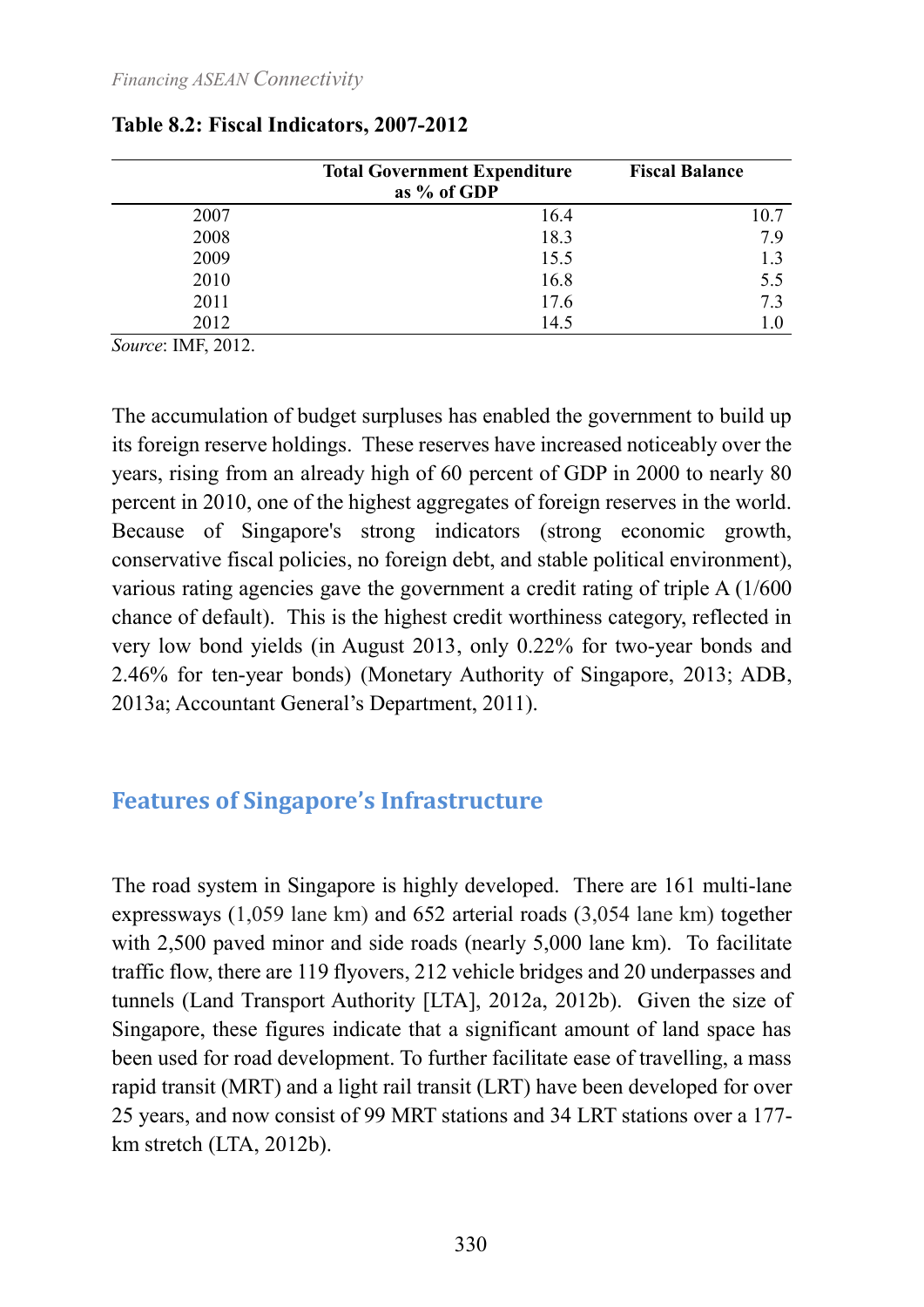The water supply in Singapore emanates from four sources: 200-300 million gallons per day are supplied from 17 artificial reservoirs in Singapore, and 250 million gallons per day are imported by pipeline from Malaysia. The supply is supplemented by 115 million gallons of recycled waste and sewerage water (about 30% of the total supply and known as NEWater), and 50 million gallons of desalinated water (about 10%). Some of the recycled water is returned to the reservoirs (Public Utilities Board [PUB], 2012).

The storm water drainage system consists of 7,000 km of public roadside drains and about 1,000 km of major canals and waterways. The main conduit of the sewerage system is a 48-km deep tunnel that channels the waste water and sewerage to the Changi Water Reclamation Plant, where the water is treated, some of which is then recycled as NEWater, as mentioned above (PUB, 2012).

Most of the electricity in Singapore is generated by five leading power companies and transmitted to sub-stations and from there to the consumers via underground cables. A total of  $3,955.2$  ktoe<sup>1</sup> of electricity was generated in 2011, mainly from natural gas. Meanwhile, electricity sales reached 41,725 Giga Watt Hours. The most energy-intensive sectors were the industrial-related (40.2%) and commerce- and services-related sectors (37.5%) (Energy Market Authority, 2009, 2011). Singapore's electricity generating capacity more than meets the demand for electricity.

The maritime port in Singapore is extensive and is one of the leading global maritime hubs, especially as an entrepôt and for transhipment. It comprises 84 container berths under two terminal companies handling over 538 million tonnes of cargo, including 32 million containers (20 feet or equivalent) in 2012 (Maritime Port Authority [MPA], 2013a). The airport at Changi is also a major global transport hub, comprising four terminals (with another one projected) with 144 parking bays and taxiways extending over 23,000 metres. It serves more than 100 airlines flying to 250 destinations in 60 countries. In 2012, the airport was used by more than 51 million passengers. Changi, too, is a leading global airfreight hub, handling large volumes of air cargo each year (Changi Airport Group [CAG], 2013a).

An advanced ITC infrastructure has developed with significant ITC penetration.

 $\overline{a}$ 

 $1$  Amount of energy equivalent to that contained in 1,000 tons of oil.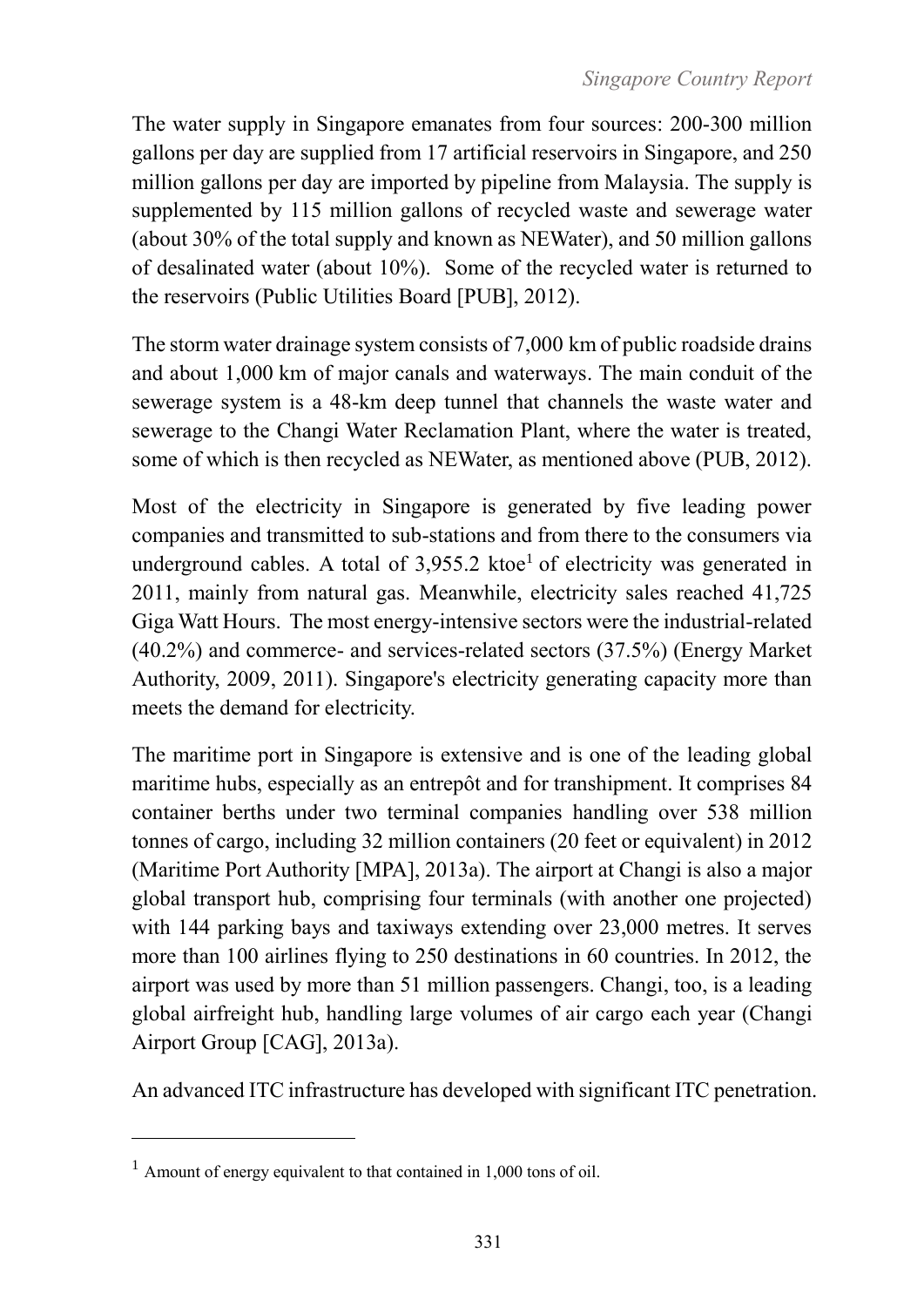About 97 percent of households have fixed-line connections. Mobile phone penetration is 153 percent of the resident population. Household wired broadband penetration is 104 percent and wireless broadband penetration is 173 percent of the resident population. The international transmission capacity owned by licensed operators has now reached near 8 million Mbps, mainly through submarine cables. A major development in recent years is the creation of fibre optic networks. For the quality and extent of its info communications infrastructure and services, Singapore was ranked second out of 144 countries by WEF in 2012 (Info-Comm Development Authority [IDA], 2012a, 2012b, 2012c; WEF, 2012).

## **Land Transport**

#### **Institutional Framework**

The ownership of the road system is vested in the Land Transport Authority (LTA), which is also responsible for building new roads and for managing and repairing existing roads and road tunnels. It is a statutory authority, affiliated to the Ministry of Transport, and subject to the executive authority of the Minister for Transport. As a statutory authority, it remains operationally autonomous.

The LTA is also responsible for the planning, construction, development and regulation of Singapore's mass rapid transit (MRT) and light rail transit (LRT). Its regulatory function includes implementing and monitoring performance standards.

Meanwhile, the operational services are undertaken by a separate commercial entity. Up to 2011, a major portion of the network was handled by the SMRT Corporation, a GLC listed in the Singapore Stock Exchange and with 54 percent of its equity vested in Temasek Holdings. It was specifically created in 1987, when the MRT began, and was awarded the operating licence without a competitive tender for the original network known as the North-South East-West Line (NSEW). Subsequently, it was given the operating licences for two further lines (the Light Railway Transit Line and the Circle Line). However, in 2003, the licence to operate the small North-East line and, subsequently, two connecting LRT lines was awarded to SBS Transit, which is not a GLC and is majority-owned by Comfort DelGro (SBS Transit, 2013; Comfort DelGro,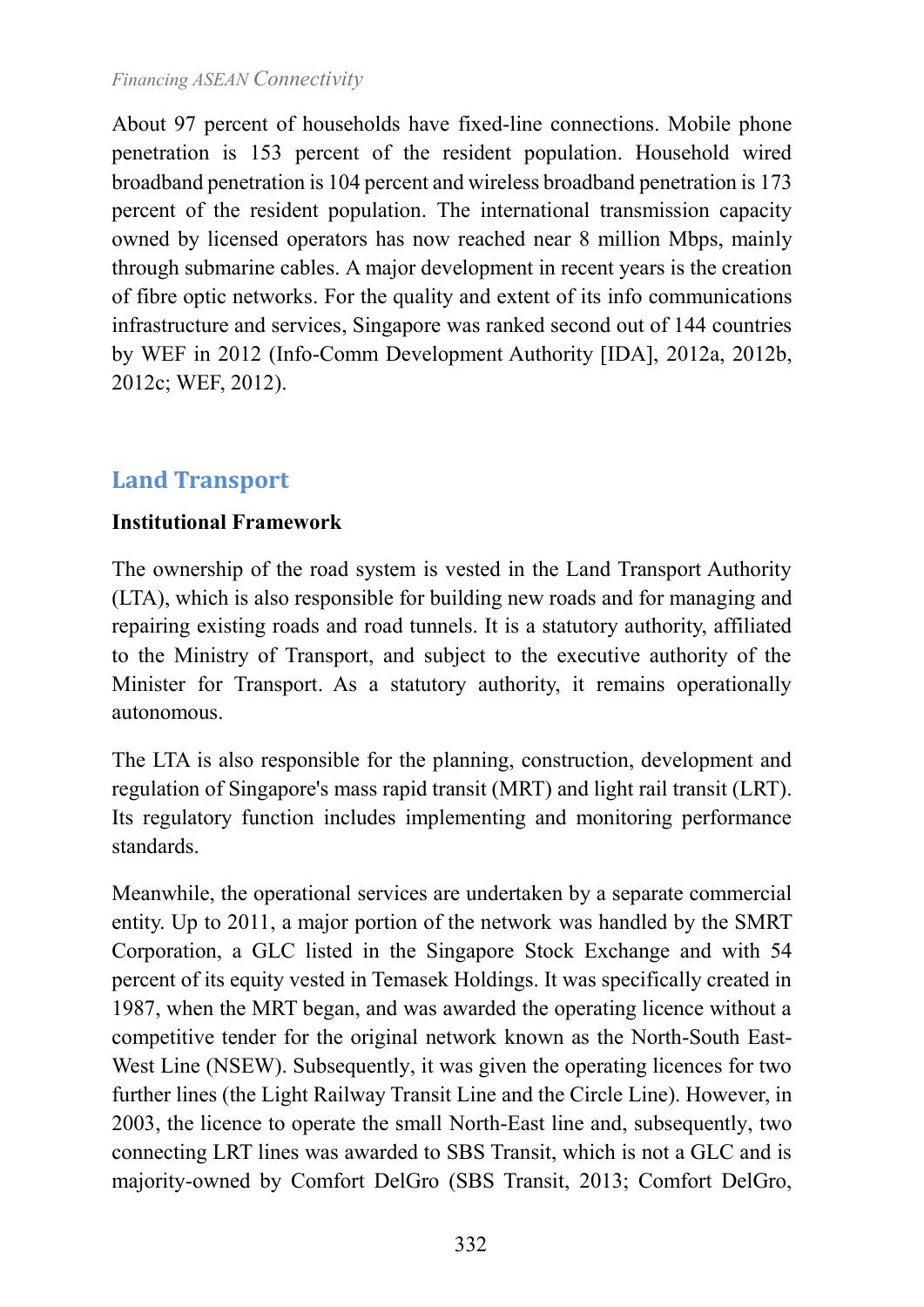#### 2013).

The share of asset ownership has changed over the years. Initially, LTA as the development and regulatory authority, owned both the operating assets (e.g., trains, power supply equipment, cables, and signalling systems), and the nonoperating assets (e.g., tunnels, viaducts, tracks, and station structures).<sup>2</sup> In 1998, the operating assets were purchased and managed by SMRT Corporation. For the main parts of the network under the control of SMRT, this split arrangement continues to this day (SMRT, 2013). However, for smaller lines that were created after 1998, the ownership of both the operating and non-operating assets were vested in LTA, while the SMRT Corporation and SBS Transit, as the operators, are still responsible for maintenance, repair and upgrading (LTA, 2008).

In 2011, significant changes were made to the future licensing and ownership of the MRT. When new lines are created or when existing licences expire, the contract to operate the lines will be put up to competitive tender in contrast to the previous practice, and will extend over a 15-year term only (as opposed to 20-30 years). Also under the new arrangement, the ownership of the operating assets, which had been previously vested in the operator, will be given to LTA, simply confirming the ownership model for the lines created after 1998. The shorter licence terms, combined with competitive tendering, are intended to promote contestability in the operation of the MRT with a view to creating greater efficiency and value for money. Already, the contract to operate the new Downtown Line has been put up to a competitive tender, with the contract awarded to SBS Transit for 15 years. The other tenderer was SMRT Corporation (LTA, 2008, 2012a; SBS Transit, 2013).

#### **Financing the Road System**

 $\overline{a}$ 

The capital funding of the road systems (i.e., replacement of key assets, building of new roads and extensions, and upgrade of existing ones) is financed from the capital budget of the LTA, which is mainly a capital grant from the annual budget of the Ministry of Transport. The operating expenditure

 $2$  In the first eight years of the MRT, the statutory authority was the MRT Corporation (to be distinguished from SMRT Corporation Ltd), which was absorbed in 1995 into the newly created LTA.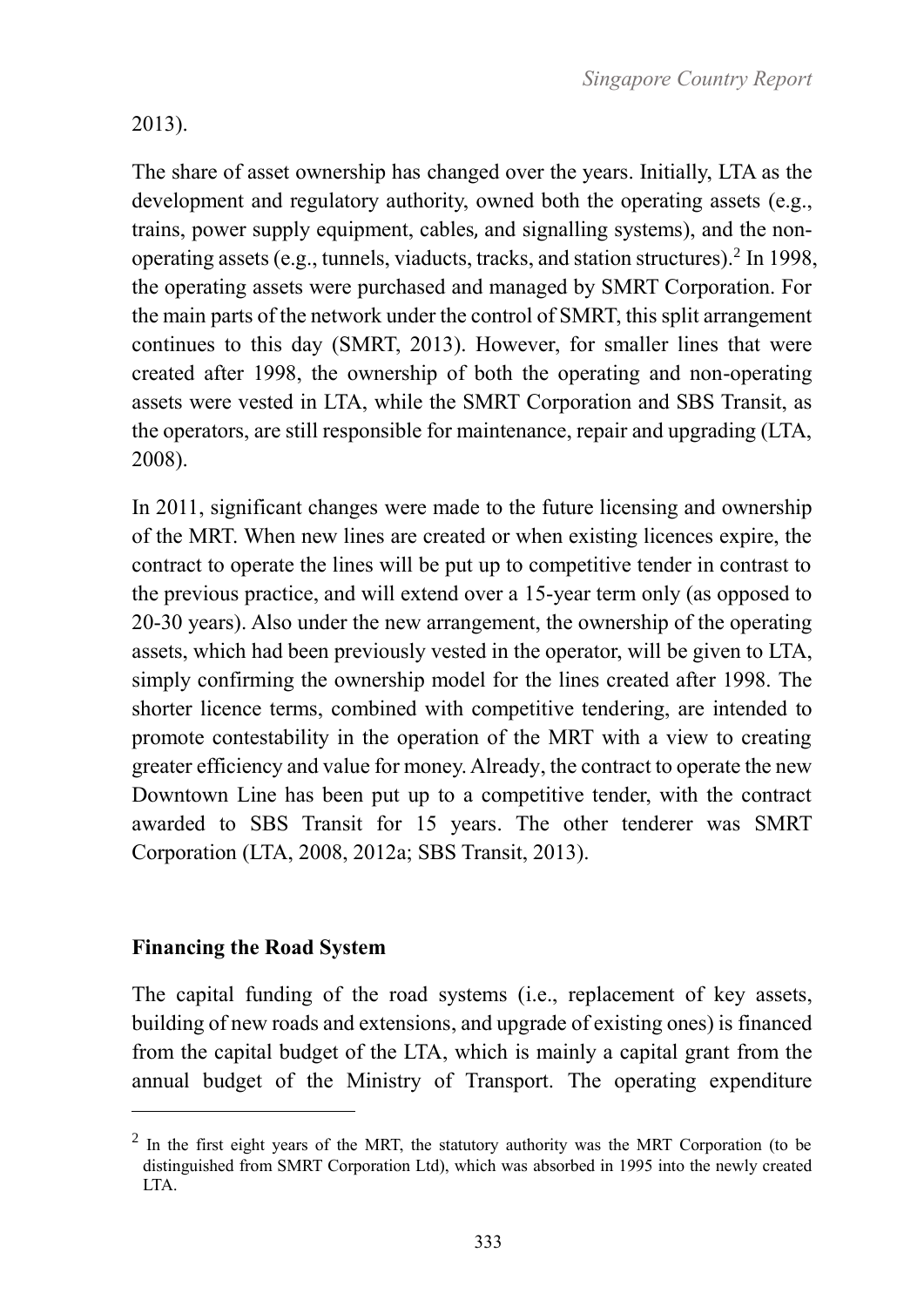pertaining to the repair and upkeep of the road system and other activities such as managing traffic flows and regulating vehicle ownership and usage is covered by the operating budget of the LTA, of which 70 percent consists of a "management fee" paid to the agency out of the Ministry of Transport's budget (previously referred to as a grant-in-aid). The bulk of the remainder of the operating budget consists of taxes, fees, and charges levied on vehicle owners and users (LTA, 2012a; KPMG, 2012).

#### **Financing MRT System**

**Operational funding**: The funding of the MRT system is divided between the LTA and the operators. In return for their operational services, SMRT and SBS Transit get their revenues from the fares, rental fees of premises at stations, and advertising fees. Operating costs of operators include staff compensation, and the costs of maintenance and repair of operating and non-operating assets (this applies even when LTA is the asset owner). In addition, out of their operating revenue, the operators pay LTA each year a licence fee and, where LTA owns the operating assets, are required to pay for the lease of assets (LTA, 2012a; KPMG, 2012; SBS Transit, 2013; SMRT, 2013).

**Replacement and construction funding**: For the part of the main network (North-South-East-West Lines) where SMRT owns the operating assets, SMRT pays for the replacement and upgrade of these assets from its own financial resources. This consists of its retained earnings (mainly cash and near-cash assets), and debt issues composed largely of short- and medium-term notes.

However, for the other lines where LTA owns the operating and non-operating assets, it is LTA—and not the operator—who is responsible for funding their replacement from its capital budget. Up until the present, LTA has been paying for the construction of new lines and extension of those lines it owns from its capital budget sourced from the Ministry of Transport (LTA, 2008, 2012a).

**Future replacement and construction funding**: In future, the cost of construction as well as replacement will be shared between LTA and the operators. This will be done through a newly created Sinking Fund, into which the operators' yearly licence and lease payments will be lodged. The fund,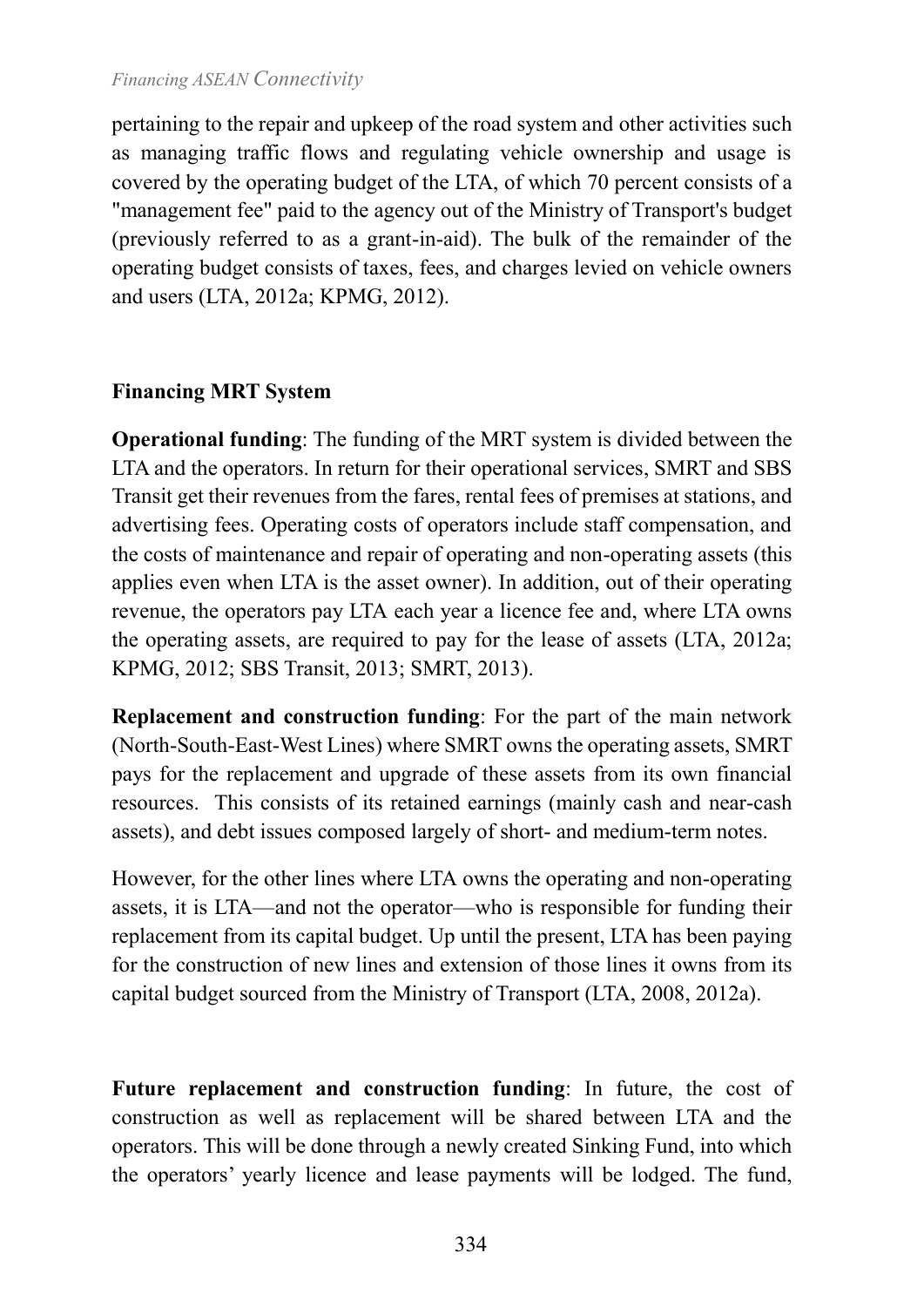along with capital grants from LTA, will finance future construction and replacement expenses (LTA, 2008, 2012a).

# **Electrical Energy**

#### **Institutional Framework**

Five of the six leading power generation companies were previously GLCs that were wholly owned or majority-owned by Temasek Holdings. Since 2005, Temasek has divested these companies either totally or to the extent where it now has a minority shareholding only (Today, its highest stake is in Sembcorp, in which it has a 49.5% shareholding.).

In the electricity sector, Singapore's retail and wholesale power generation is now a largely private and toughly competitive market where the government's stake is minimal. On the other hand, the transmission and distribution of electricity—which are separated from power generation—were previously undertaken by the Public Utilities Board (PUB), a statutory authority, but in 1995, the functions were transferred to Singapore Power Ltd (SP), a new wholly state-owned company under Temasek Holdings. This makes the SP Group—apart from being licensed to supply electricity—the owner and manager of the transmission and distribution grid (EMA, 2009, 2011; Chan, 2011).

#### **Financing the Energy Sector**

When the energy sector was corporatised and privatised in line with Singapore's strategy to liberalise the electricity market, it was understood that operators should be able to finance their operating costs as well as raise funds for capital projects. The upshot is to levy commercial prices on consumers, where prices fall under two categories. The first category refers to contestable prices that are paid by large consumers either directly from power generating companies acting as a retailers, or from a pooled or wholesale energy market. The latter is also supplied by the generating companies. The second category refers to prices set for small consumers by the SP Group. These prices are set to reflect the world price of natural gas and oil, as well as generating,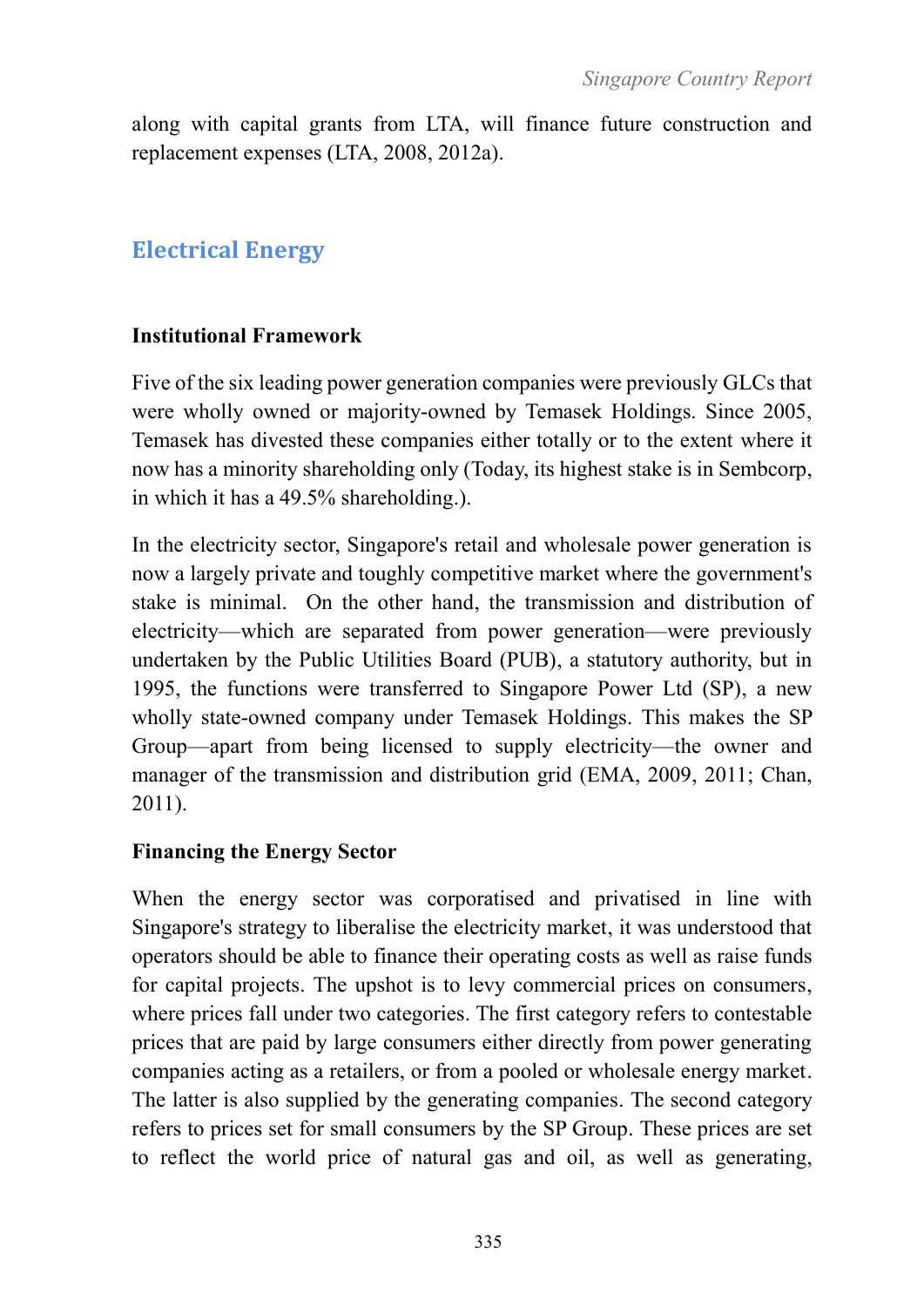transmission and distribution costs.

Since the energy sector has to meet its own capital expenditures, the usual financing options include issuing new equity, issuing debt, obtaining loans from banks, or drawing on retained earnings. Retailers and wholesalers pay the power companies from the income they receive from consumers (EMA, 2009, 2011; SP, 2012a, 2012b).

# **Water Supply and Drainage**

#### **Institutional Framework**

The water supply and drainage system are managed by PUB, which, as a statutory authority, is affiliated with the Ministry of the Environment and Water Resources (MEWR). This includes the purchase of water from Malaysia, and the ownership and management of the key supply and drainage assets—viz. reservoirs, pumping stations, pipelines, drains, and treatment plants. Some plants engaged in the purification and recycling under the NEWater project are also owned and operated by PUB, while others are owned and operated by commercial companies under concession contracts of 20-30 years. In particular, these commercial firms are Sembcorp NEWater and Keppel Seghers, whose parent companies (Sembcorp and Keppel) have been privatised. Likewise, the desalination plants are owned and operated by another independent company, Hyflux Ltd (Keppel Corporation 2013; Sembcorp, 2013a, 2013b; Hyflux, 2012).

It is noticeable that, unlike electricity supply, the operations to manage most of the water supply (with the exception of NEWater and desalination) have not been delegated to commercial companies. This is due to the scarcity of water in Singapore (having a small catchment and reservoir area relative to the demand for water), making it a strategic resource.

# **Financing Water Supply and Drainage**

The PUB's revenue is sufficient to meet most of its operating expenses incurred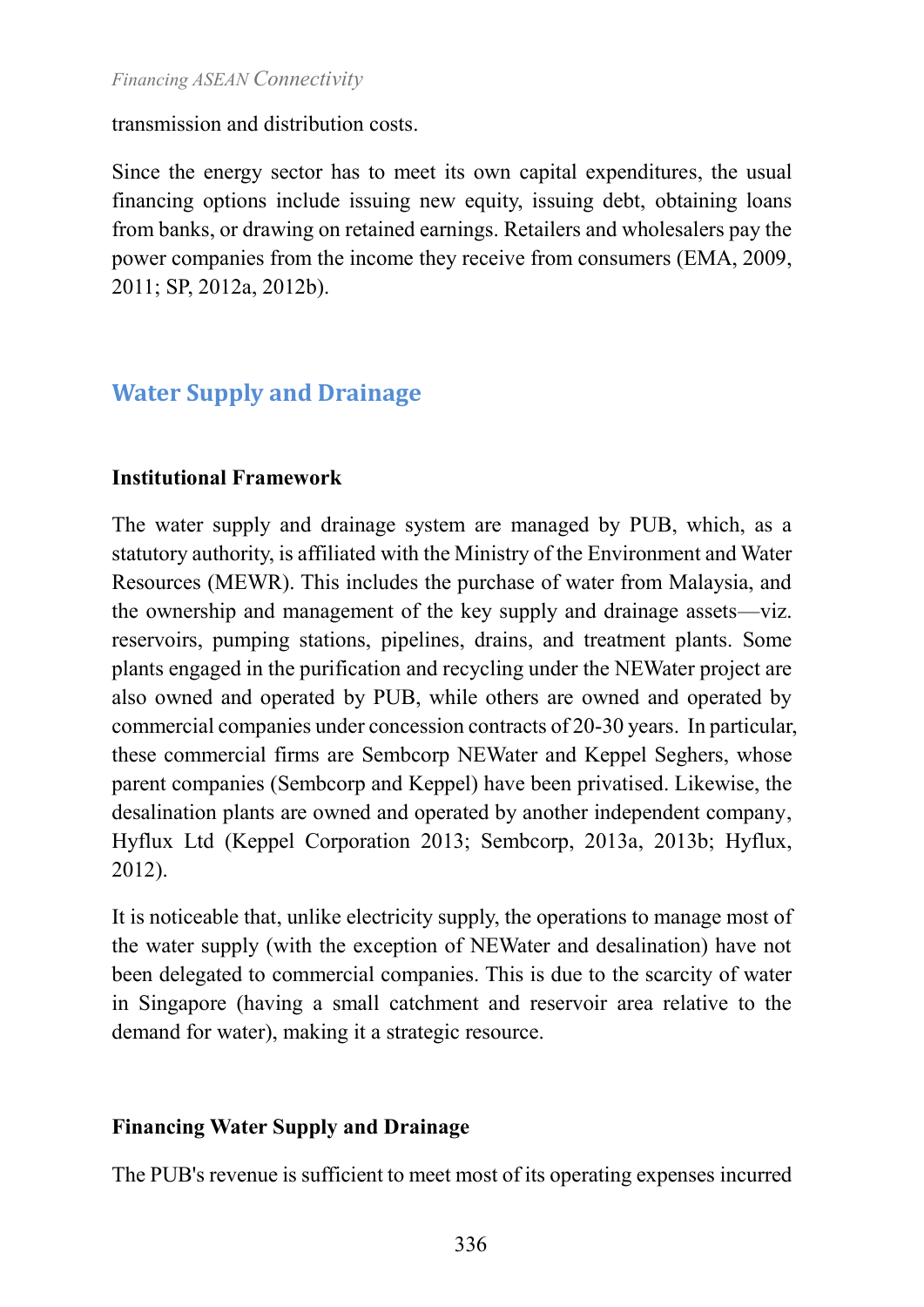in the management of its assets; and in the purchase of water from Malaysia, from the NEWater plants it does not own, and from the desalination plants. In 2012, PUB financed 81 percent of its operating costs mainly from water and sanitation fees levied on households and organisations. The remaining 19 percent was covered by an operating grant from PUB's parent ministry, MEWR (PUB, 2012).

Meanwhile, PUB's capital expenditure on water supply and drainage is financed both by its own retained earnings and borrowings, and by government grants received from MEWR. During the FY 2011-2012, the cost of investments reached S\$629 million (US\$493 million), of which 42 percent was funded by PUB itself, and the remainder was covered by capital grants. About 31 percent of the cost of self-funded projects came from borrowings. Since 2005, PUB has regularly issued debt with maturities of up to 20 years, although most of its funding is still derived from its retained earnings and government grants (PUB, 2012).

Concession contracts to build, own and operate the NEWater and desalination plants are awarded through competitive tenders based on, among others, the selling price of recycled or desalinated water as proposed by the tenderers to PUB. The most recent tender was for the project to build and operate the second desalination plant, which was awarded to Hyflux in 2011. The companies that won the contracts for the NEWater and desalination plant projects pay for the design and construction expenses usually through borrowings. From their revenue earned from the sale of the water to PUB, they are able to pay for their operating expenses. Meanwhile, their retained earnings and additional borrowing finance other capital expenditures (Keppel Corporation, 2013; Sembcorp, 2013b; Tan, 2011; Hyflux, 2012).

# **Port and Airport Infrastructure**

#### **Institutional Framework**

A major part of the maritime port of Singapore was previously owned and managed by the Port of Singapore Authority (PSA) and by Jurong Town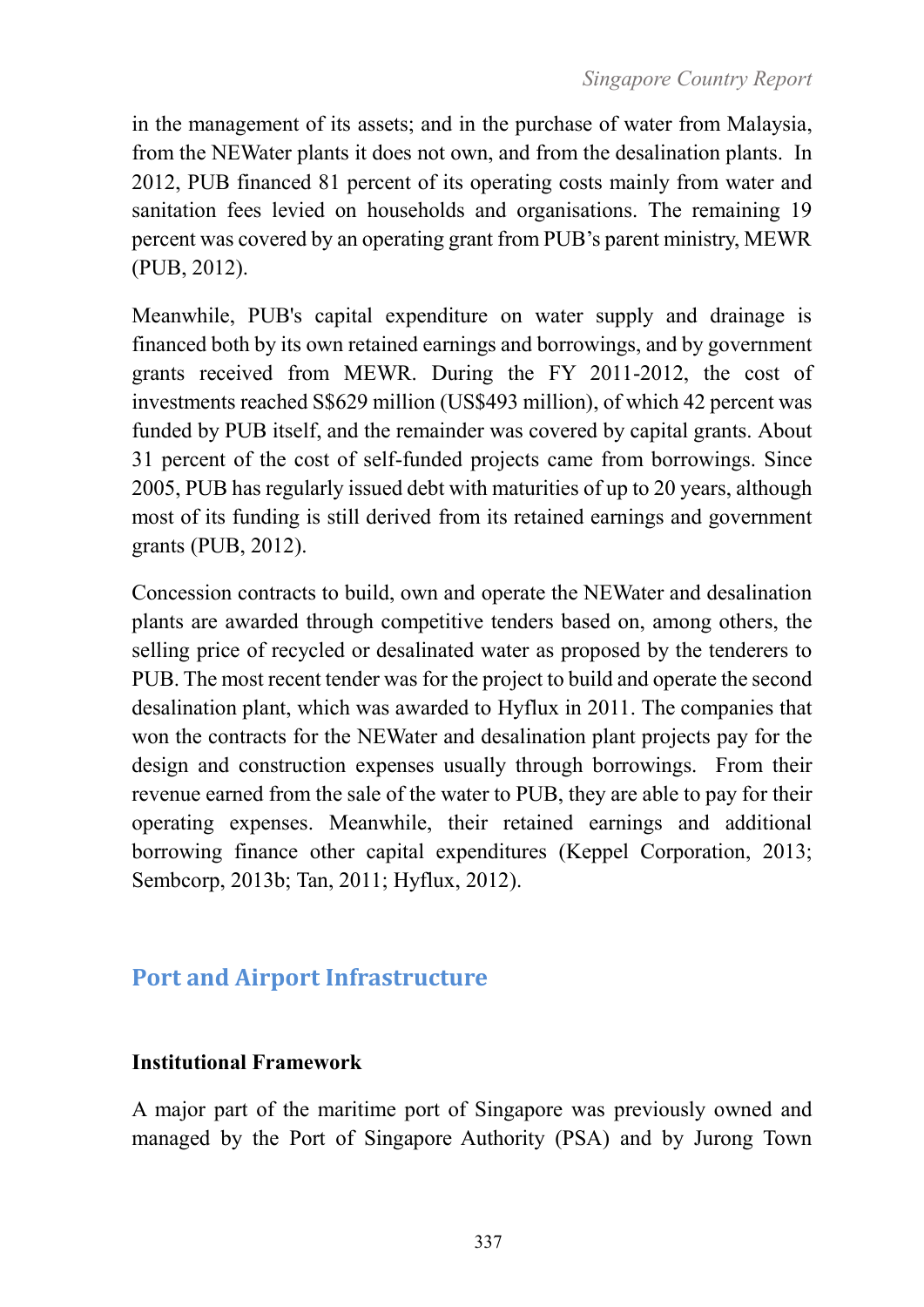Corporation (JTC), both statutory authorities.<sup>3</sup> In 1996, as part of the restructuring of PSA, the arm responsible for terminal operations was hived off and transferred to a new company, PSA International Pte (Ltd), which is a wholly owned subsidiary of Temasek Holdings. The section of the port under JTC was corporatised in 2002 with the formation of Jurong Port Pte (Ltd), which remained a wholly owned subsidiary of JTC. Thus, both companies are wholly state-owned GLCs. The regulatory and planning arm of the PSA was retained as a statutory authority and renamed Maritime and Port Authority (MPA, 2013b).

The airport at Changi was previously owned and operated by the Civil Aviation Authority of Singapore (CAAS), a statutory authority. However, in a way similar to the PSA's restructuring process, the arm of CAAS that was responsible for managing Changi Airport was converted into a commercial company called Changi Airport Group (Singapore) Pte. Ltd. (CAG) in 2009. Aside from managing the airport's daily operations, CAG took over the ownership of key airport assets such as runways, taxiways, airport buildings, IT networks, and other plant and equipment, as well as the aviation hub at Seletar. The company is wholly owned by the Minister for Finance Inc. and, thus, is a GLC. Today, the CAAS continues to discharge its duties in regulating the airport, providing air navigation services including air traffic control, negotiating air service agreements with other states, and planning the long-term development of Singapore as a global air hub (CAG, 2012, 2013b).

#### **Financing Maritime Port Infrastructure and Services**

<u>.</u>

Financing the maritime port infrastructure is, of course, the responsibility of the terminal companies PSA International Pte (Ltd) and Jurong Port Pte (Ltd). The accounts of Jurong Port are not disclosed separately from its holding entity (i.e., JTC), but those of PSA International are. In the latter's case, the revenue in 2012 was nearly S\$5 billion (US\$3.92 billion). The operating expenses, including depreciation and impairment, amounted to nearly S\$3 billion (US\$2.35 billion). Capital costs of PSA International are financed from two

<sup>&</sup>lt;sup>3</sup> Jurong Town Corporation is responsible for constructing, leasing, and regulating industrial sites and business parks and has been renamed JTC Corporation.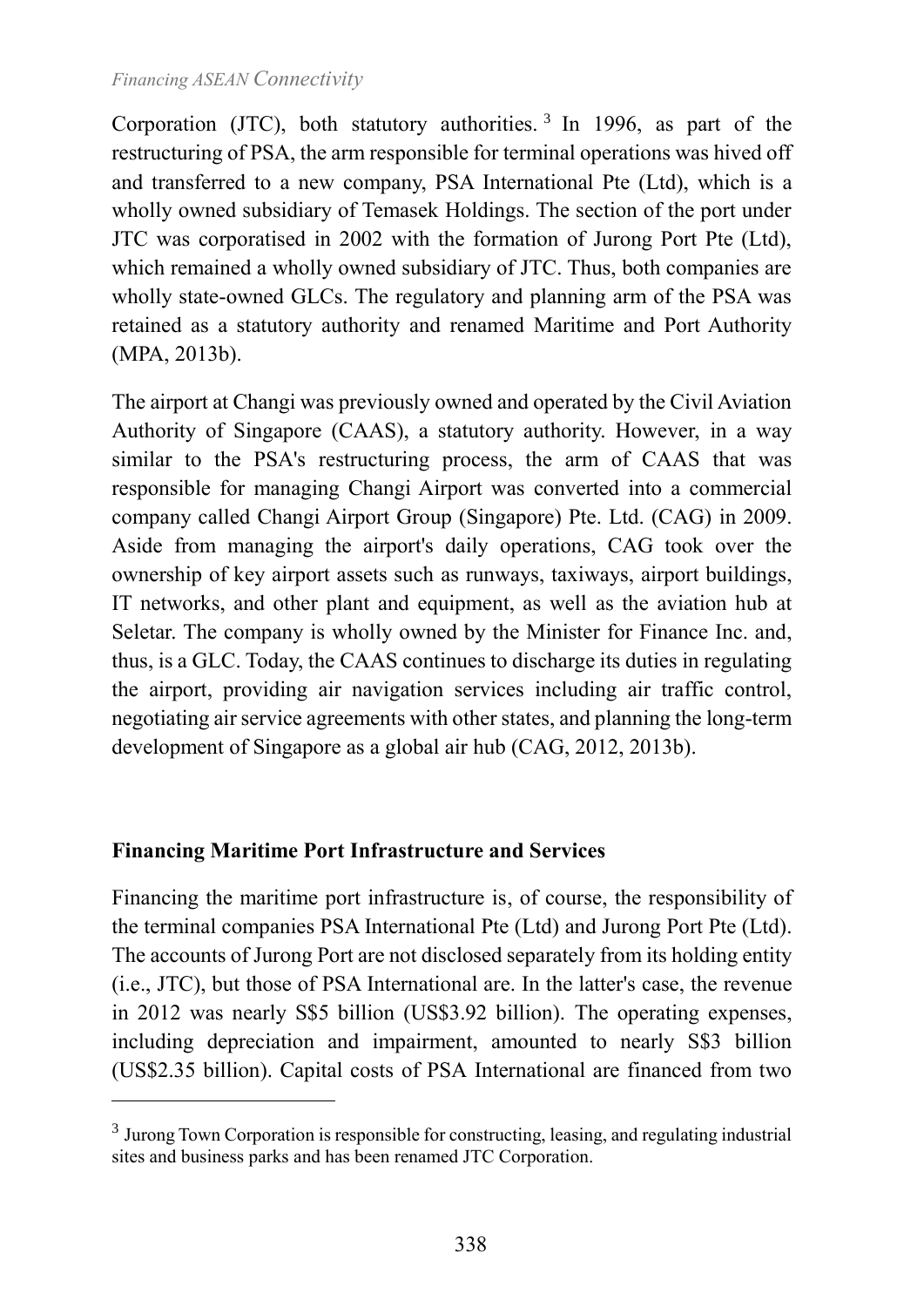sources. One is the extensive reserves, which totalled S\$8 billion (US\$6.27) billion) in 2012 and are mostly retained earnings. The other is debt issues amounting to S\$2.2 billion (US\$1.72 billion) in 2012 mainly consisting of notes of short- and medium-term maturities (PSA International, 2013a).

#### **Financing Airport Infrastructure and Services**

The costs of CAG in operating Changi Airport (and a small airfield and aviation centre at Seletar) are paid for through the operating revenue composed of various fees and charges levied on users: airlines, passengers and retail outlets. The operating cost in FY 2011/12 was S\$1.78 billion (US\$1.39 billion) while operating revenue was S\$1.12 billion (US\$0.88 billion).

The initial capital cost incurred by CAG in the purchase in 2009 of the airport assets from CAAS (at book value) was funded by equity injection from the holding company, the Minister for Finance Inc. It should be noted that the transfer of ownership and operational rights when the airport was corporatised did not entail a competitive tender. Subsequent capital costs of CAG such as those on the construction of new runways and upgrading of terminals were paid for from its retained earnings, which totalled just under S\$2 billion (US\$1.57 billion) by the end of FY 2011/12. Given the strong reserves of the company, further grants from the holding company in terms of equity injection were not required. Similarly, the company had no need to borrow to finance its capital projects (CAG, 2012).

# **ITC Infrastructure**

#### **Institutional Framework**

In the last 30 years, the ITC institutional framework has changed in tandem with the far-reaching changes in global telecommunications and digital media services. Telecommunications services were provided by the then Telecommunications Authority of Singapore (TAS), a statutory authority. However, in 1992, its business arm was corporatised with the creation of Singapore Telecom Plc (Singtel). Meanwhile, TAS remained but was merged with the National Computer Board in 1999 to form the Infocomm Development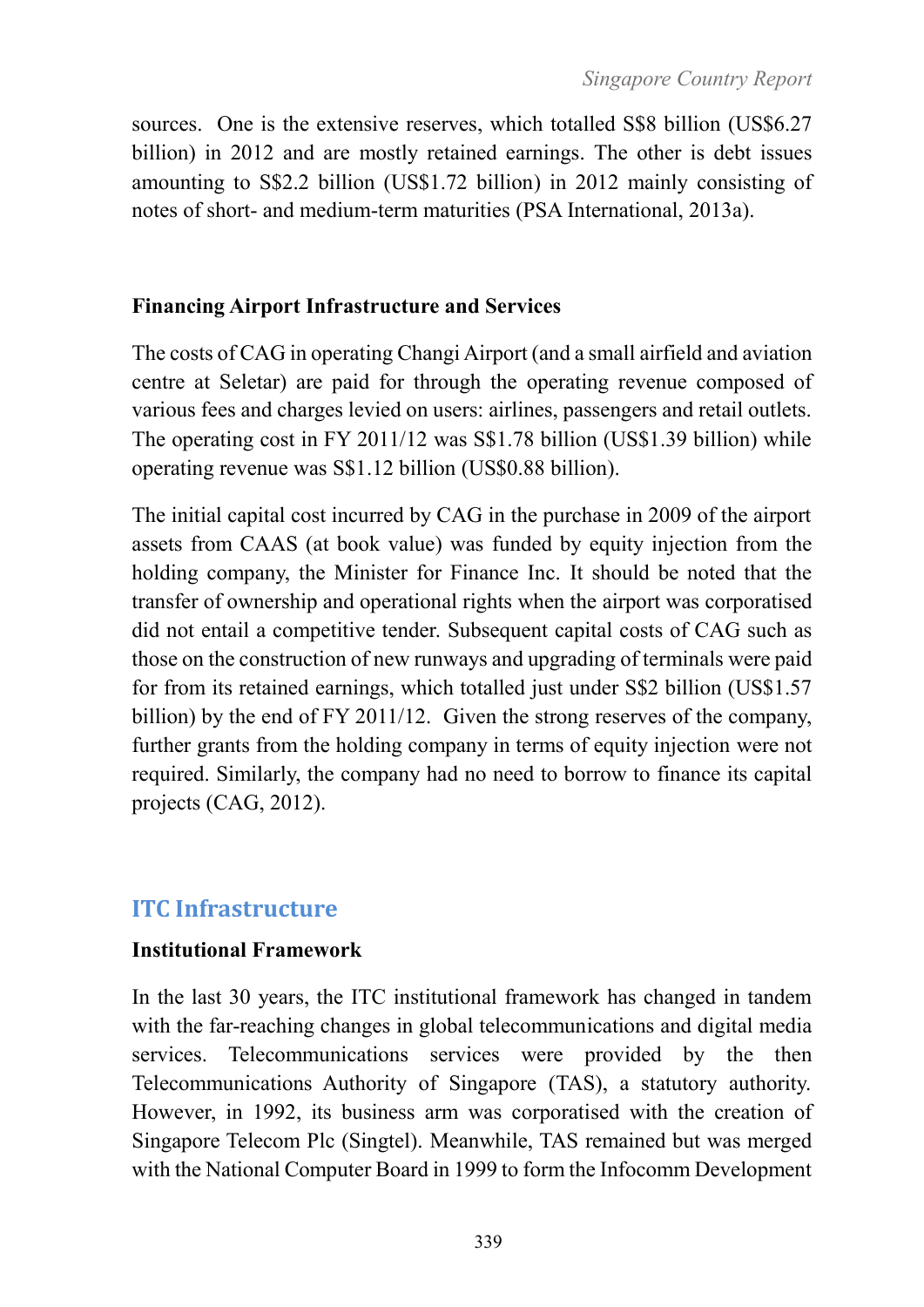Authority of Singapore (IDA). As IDA, it provides licences, regulates telecommunication services and promotes Singapore as a dynamic global infocommunication hub (IDA, 2012a).

In the last 10-15 years, other companies have entered Singapore's ITC market in fixed line telephony, mobile and internet services, and digital media. These firms include Star Hub Ltd and M1 Ltd. This has led to significant contestability in the ITC market. An example is the Next Generation Nationwide Broadband Network, which aims to provide ultra-high speed fibre broadband to all homes and business in Singapore.

The IDA licence to design, build, own and operate the primary or passive infrastructure for a term of 25 years was put up for competitive tender (more precisely, a request for proposals) in 2008, and was eventually awarded to OpenNet, a consortium in which Singtel and Axia (a Canadian Company) are major partners. A similar licence relating to the secondary or active infrastructure was opened for competitive bidding in the following year and awarded to Star Hub for the same term of years, with its wholly owned subsidiary, Nucleus Connect, developing and operating the infrastructure.<sup>4</sup> These two levels provide wholesale connectivity, which will be purchased at the third level by retail service providers (RSPs) (IDA, 2012c). Various RSPs compete for business and individual customers on the basis of price packages, and the range of services and products offered (Singtel, 2013; Star Hub, 2013).

#### **Financing ITC Infrastructure and Services**

1

Nearly all operating costs of companies engaged in ITC are covered by their operating revenue. For RSPs, their revenue is generated from the charges paid by retail consumers. The cost of operating and maintaining the active infrastructure of the nationwide fibre optic network at the wholesale connectivity level is paid for by charges levied on the RSPs by the operating company, Nucleus Connect. Likewise, OpenNet, responsible for operating the passive infrastructure, receives its operating revenue from the charges paid by

<sup>&</sup>lt;sup>4</sup> The primary or passive infrastructure consists of manholes, underground fibres and ducts, and exchanges, while the secondary or active infrastructure consists of switches, and transmission and other electronic equipment.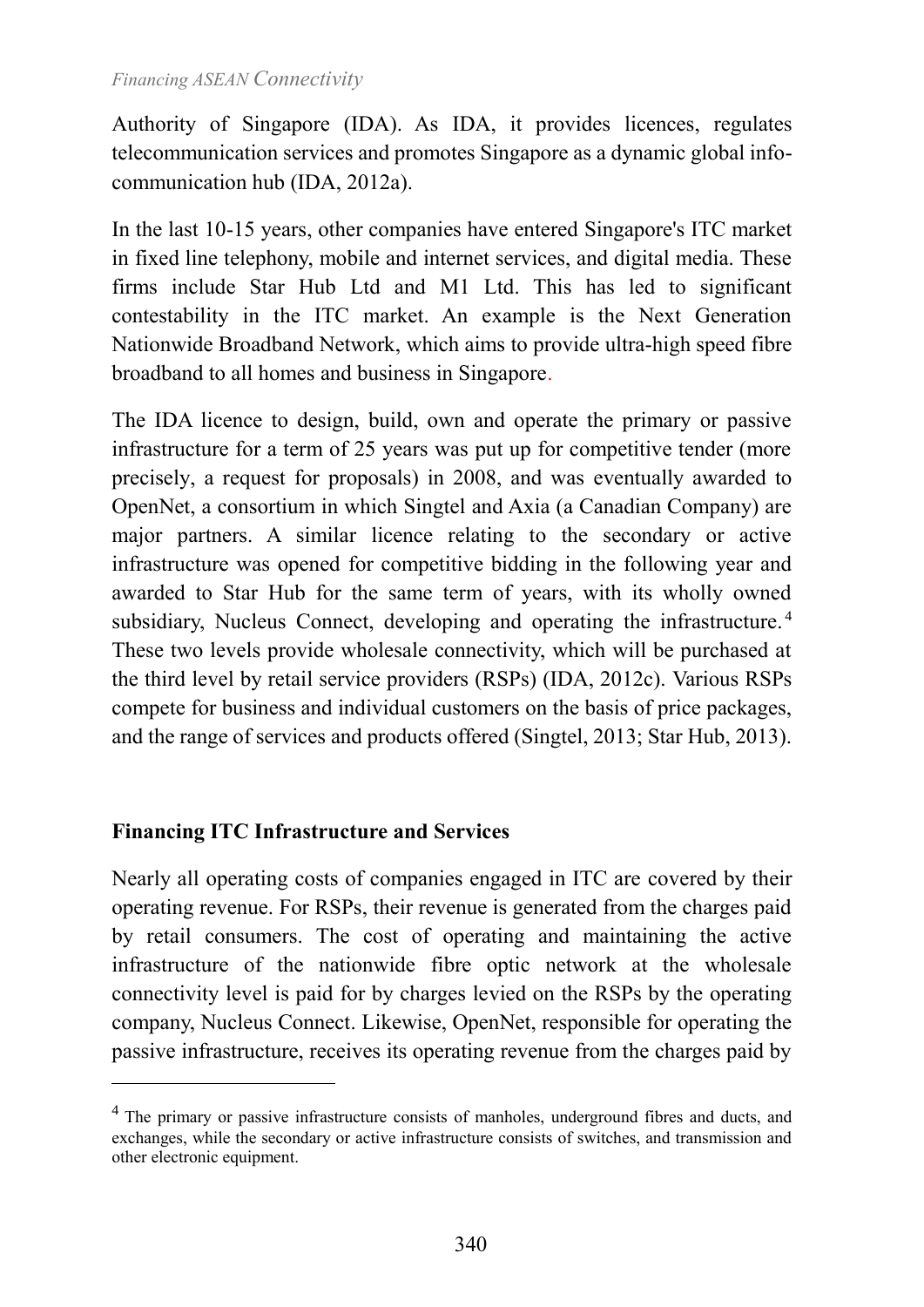downstream companies for the use of its assets, including Nucleus Connect and the RSPs (IDA, 2012b; Singtel, 2013; Star Hub, 2013). In defraying capital costs, ITC companies draw upon the usual means of corporate financing: equity funding, retained earnings, and borrowings.

A comparison of the three leading local ITC companies indicates variation in the extent of borrowings. The most leveraged is M1 Ltd, with borrowings at 160 percent of its retained earnings; and the least is Singtel, with borrowings at only 8 percent. In addition, significant funding to defray capital costs (and to a small extent, operating costs) of leading ITC companies has been made available through government grants from IDA. Nucleus Connect and OpenNet together can draw upon a total grant of S\$1 billion (US\$0.78 billion) in developing the optical fibre infrastructure (M1, 2012; Singtel, 2013; Star Hub, 2013).

# **Public-Private Partnerships (PPPs) and Foreign Capital**

The institutional and financing arrangements indicated above entail PPPs of different types with the government and the business sector taking on varying roles.

In one type of PPP arrangement in Singapore, the government's role entails strategic planning, regulation, licensing and, where necessary, coordination. When a new facility is to be created, the business entity undertakes the responsibility for designing, building, operating and maintaining the physical assets over the term of the licence or contract. In the case of an already existing facility, the responsibility for operating and maintaining is transferred from a government agency to the business entity for the term of the licence or contract. The ownership of the assets may be vested in the operator, or a government agency, or split between the two for the term of the licence (Gunawansa, 2012).

One variation relates to the provision of government financial support in terms of an equity injection or grant. By and large, the Singapore government prefers a fully self-financing operator. However, in certain circumstances, a government subvention is permitted, where the operation of the infrastructure facility is likely to incur losses or where the infrastructure is vital to Singapore's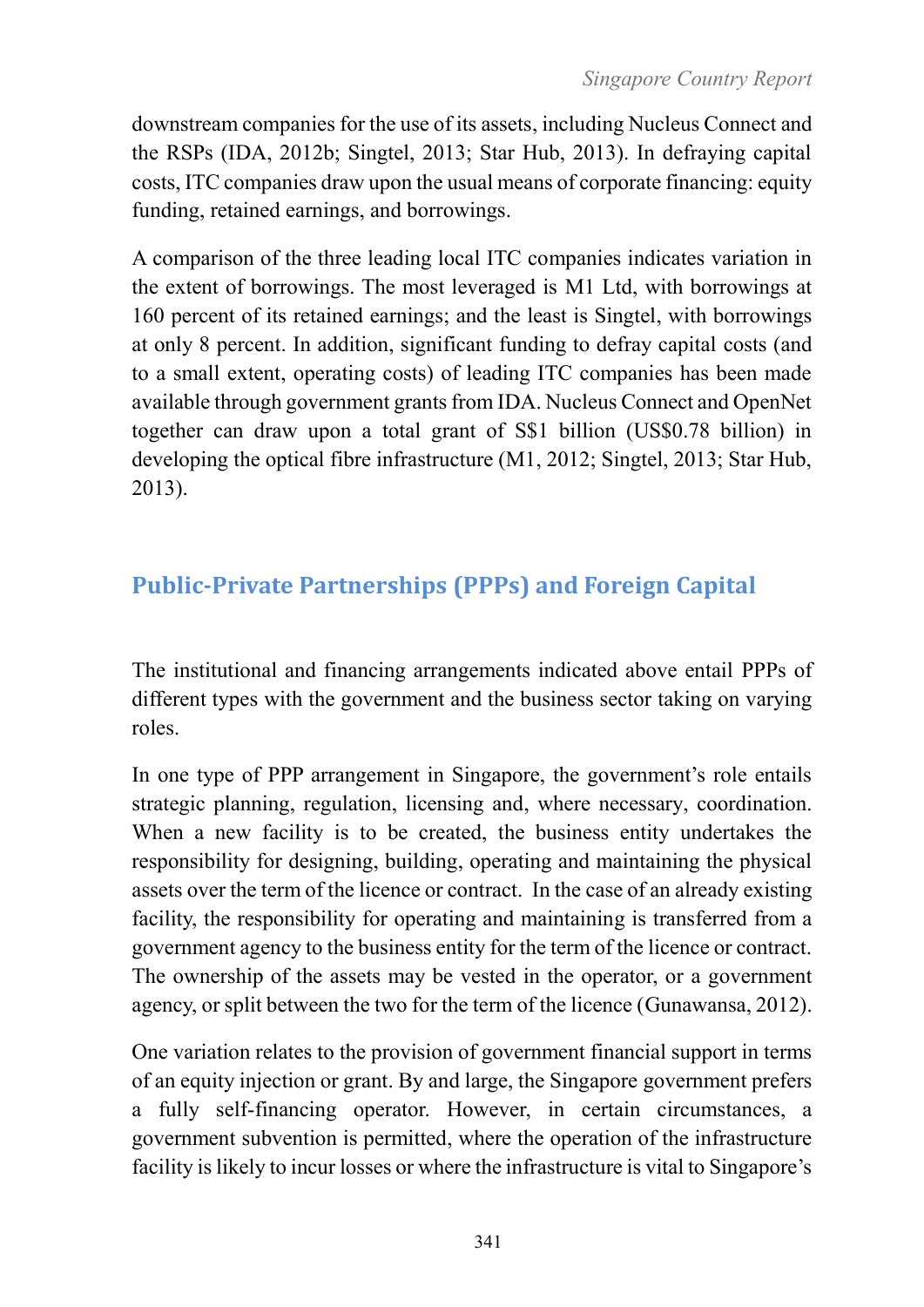future economic development, such as the expansion of the MRT and the upgrading of the ITC sector.

It is a moot point whether the arrangements described above are genuinely PPPs, when the construction and/or operational responsibilities are undertaken by wholly or majority government-owned companies (e.g. CAG, PSA International, Jurong Port, SMRT, and Singtel), although they function in a way similar to private businesses.

A second type of PPP is a partnership between a private sector company and a GLC or statutory authority in the supply chain, with the former engaged in production and the latter, in distribution. Examples are the production of recycled and desalinated water by private sector companies, which is then supplied to consumers by PUB, and the generation of electricity by privately owned power stations, which is transmitted to the consumers through the SP network.

A third type of PPP involves shared ownership of the company managing and operating the infrastructure comprising private sector investors and a government holding entity, which for the most part is Temasek Holdings. A number of operating companies are GLCs, in which the government has a majority stake, while the remainder of the ownership is vested in private sector companies. In other operating companies, the situation is reversed: the government holding entity has a minority stake only while the private sector firm holds the majority stake, as in the case of Sembcorp and Keppel. The trend has been for the government to reduce its stake in companies operating infrastructure facilities, although the extent of the divestment has occasionally been limited so that the government holding entity remains the majority shareholder, as in the case of SMRT and Singtel.

An examination of the financial reports of infrastructure companies indicates that the major private sector investors are consistently drawn from the banking and financial sector such as local banks, local subsidiaries of overseas banks, and fund management companies and trusts. Examples, amongst many, are Citibank, DBS Group, HSBC, United Overseas Bank, BNP Paribas, Aberdeen Asset Management, Merrill Lynch, and Morgan Stanley Asia. Factors such as liquidity of banks and financial institutions in Singapore, sound corporate governance of the infrastructure companies and the prospect of a low risk but profitable investment in the infrastructure network may explain why projects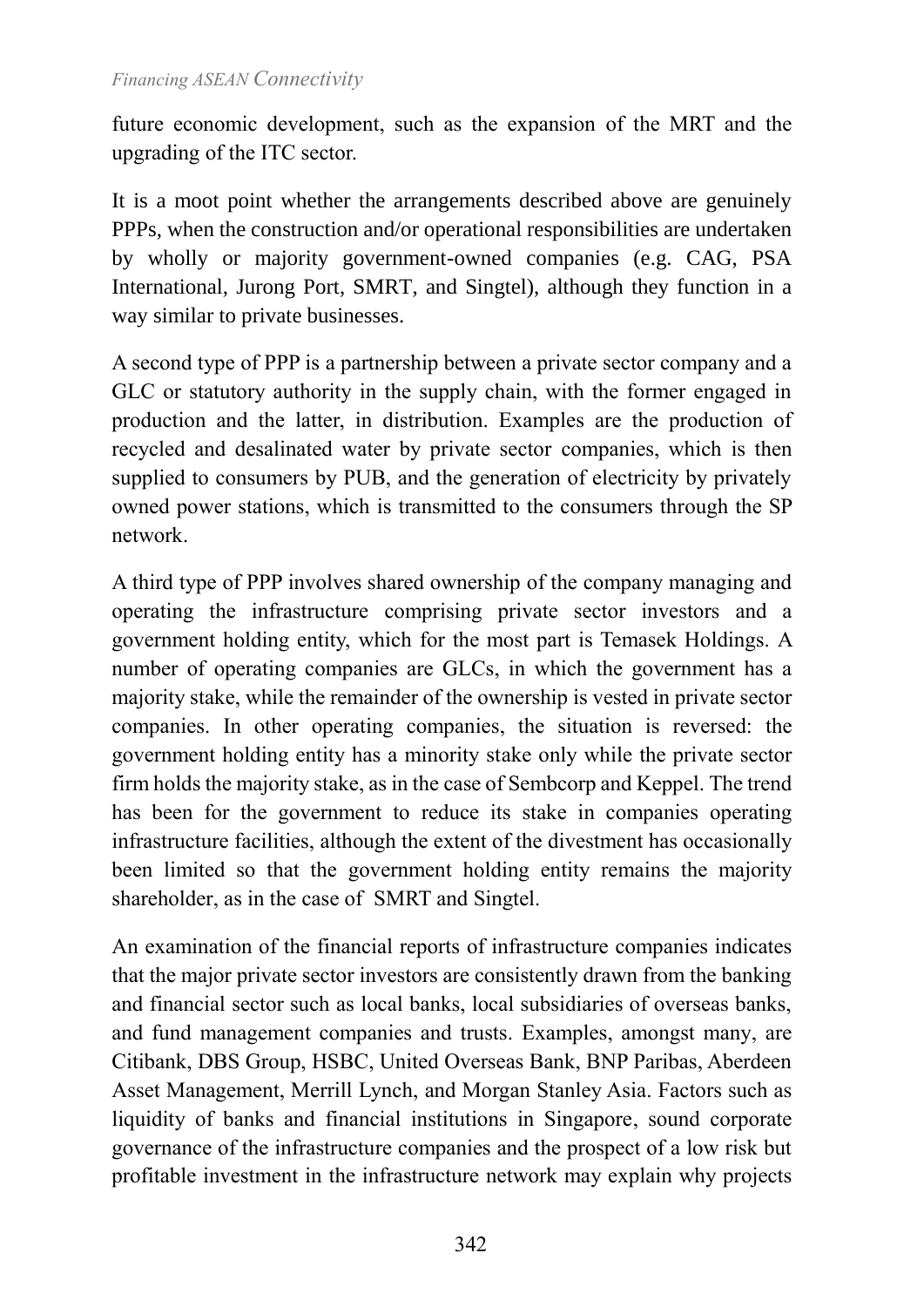are able to attract capital from the financial sector.

#### **Foreign Investment in Singapore's Infrastructure**

Foreign investment in Singapore's infrastructure has been modest. It has been limited to small stakes in infrastructure companies taken by foreign banks and financial institutions. The exceptions have been in the energy and ITC sectors. Four of the energy generating companies are owned by foreign-based companies and consortiums. Foreign investors in the ITC sector include Japanese company NTT Communications Corporation, Qatar Telecom, and the Canadian company Axia mentioned above.

There is potential to increase foreign involvement in infrastructure financing in Singapore and to diversify sources of funding by issuing long-term bonds specific to particular infrastructure projects with a relatively risk-free return. Such bond issuances would be particularly attractive to overseas pension funds, insurance companies and sovereign wealth funds. To underpin bond issuances, guarantees may be secured through the Credit Guarantee and Investment Facility (CGIF) set up by ASEAN+3 and ADB in 2010 (ADB, 2013b).

# **Connectivity to ASEAN**

Many of Singapore's infrastructure companies have spread their wings and invested overseas. For example, SP has acquired energy-based companies in Australia, and Sembcorp has undertaken major energy investments in China, the United Kingdom, Oman, the United Arab Emirates, and India. In addition, the consultancy arms of these companies have provided technical and management expertise for infrastructure projects. This is part of a strategy to develop the external component of the Singapore economy, which is all the more important given its small size and population.

Singtel has made major investments in ASEAN by setting up five wholly owned subsidiaries as well as entering a joint venture with ITC companies in Malaysia and the Philippines. Through its wholly owned subsidiary PSA Vietnam, PSA International has joined forces with Saigon Port by taking a 49 percent stake in the new SP-PSA International Port Co. Ltd and developing and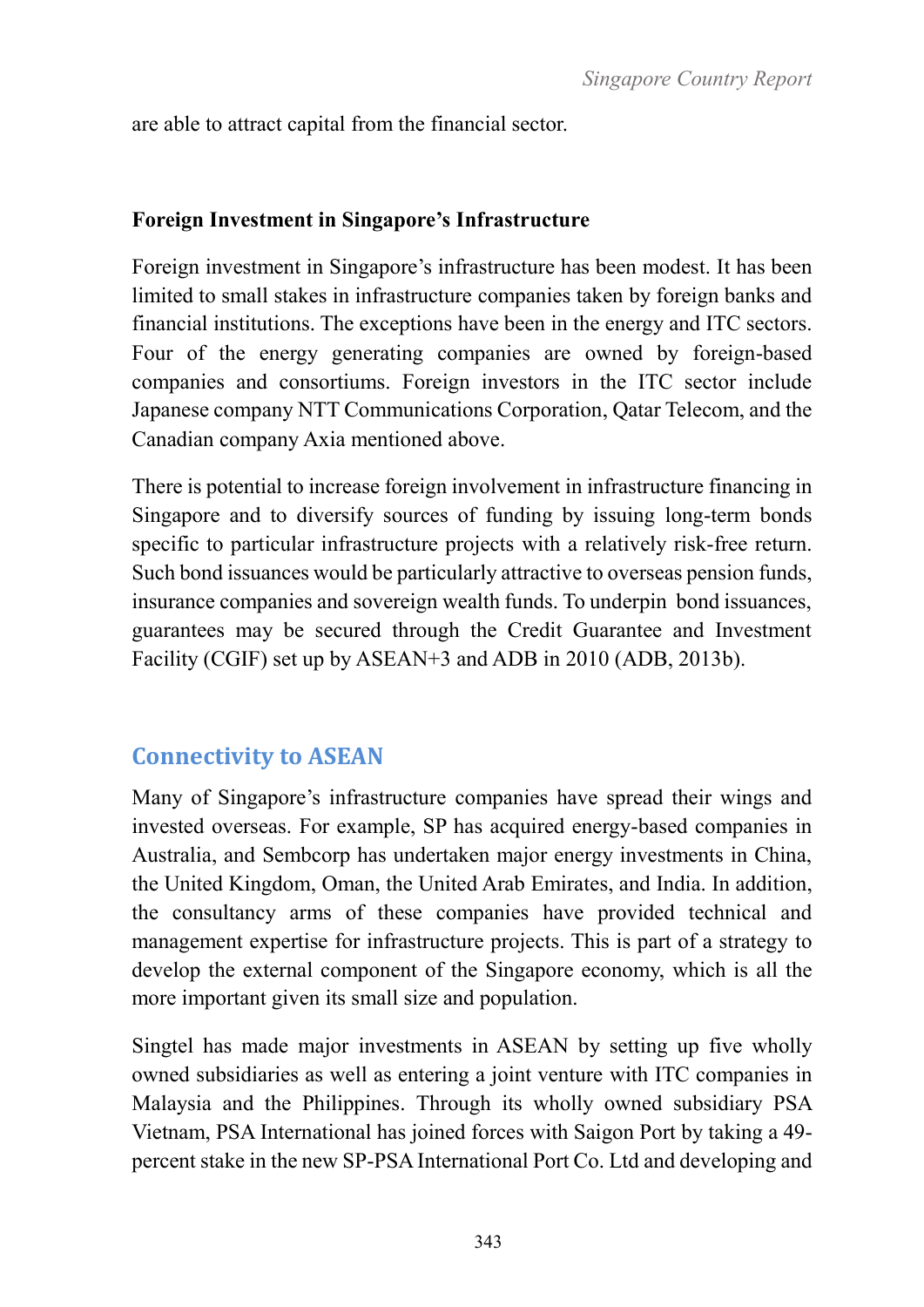operating its container port in Ba-Ria Vung Tau Province, Vietnam. A similar joint venture was entered into with Eastern Sea Laem Chabang Terminal Company to operate container terminals at Laem Chabang Port in Thailand (PSA International, 2013b).

Sembcorp has entered a joint venture with three other partners to build and operate the Phu My 3 electricity generating plant in Vietnam and has done likewise to develop and operate water utilities in the Philippines and Indonesia (Sembcorp, 2013c). The consultancy arm of CAG has provided technical advice in the upgrading and extension of Brunei's airport.

However, the investments of Singapore's infrastructure companies in ASEAN countries constitute at present only a fraction of their global reach and do not compare with their investments in the Middle East, China, and India. An example is Sembcorp, which has invested in 48 overseas companies either as wholly owned subsidiaries or as joint ventures, but only three are in the ASEAN region (Sembcorp, 2013c).

Several reasons may be given for the limited involvement in the ASEAN region such as:

- Limited scale of many projects, thus reducing their potential returns;
- Deficient legal and regulatory frameworks;
- Unwieldy bureaucratic controls; and
- Limitations in government capacity to prudently select, plan, organise and execute projects.

A further concern is the lack of standard termination clauses in PPP contracts. Currently, many PPP projects prevent an overseas company from exiting or adjusting a project contract in the event of non-performance by the local partner utility company. These factors significantly increase the risk to the overseas partner and render it difficult to raise finance and collateral to fund the project.

Nevertheless, there is obvious potential for Singapore's infrastructure companies to improve their connectivity to and raise their profile in the region. As the national economies in the region continue to grow, and the need arises for more advanced and extensive infrastructure facilities offering better returns, they these companies could play a role as a major source of investment, and of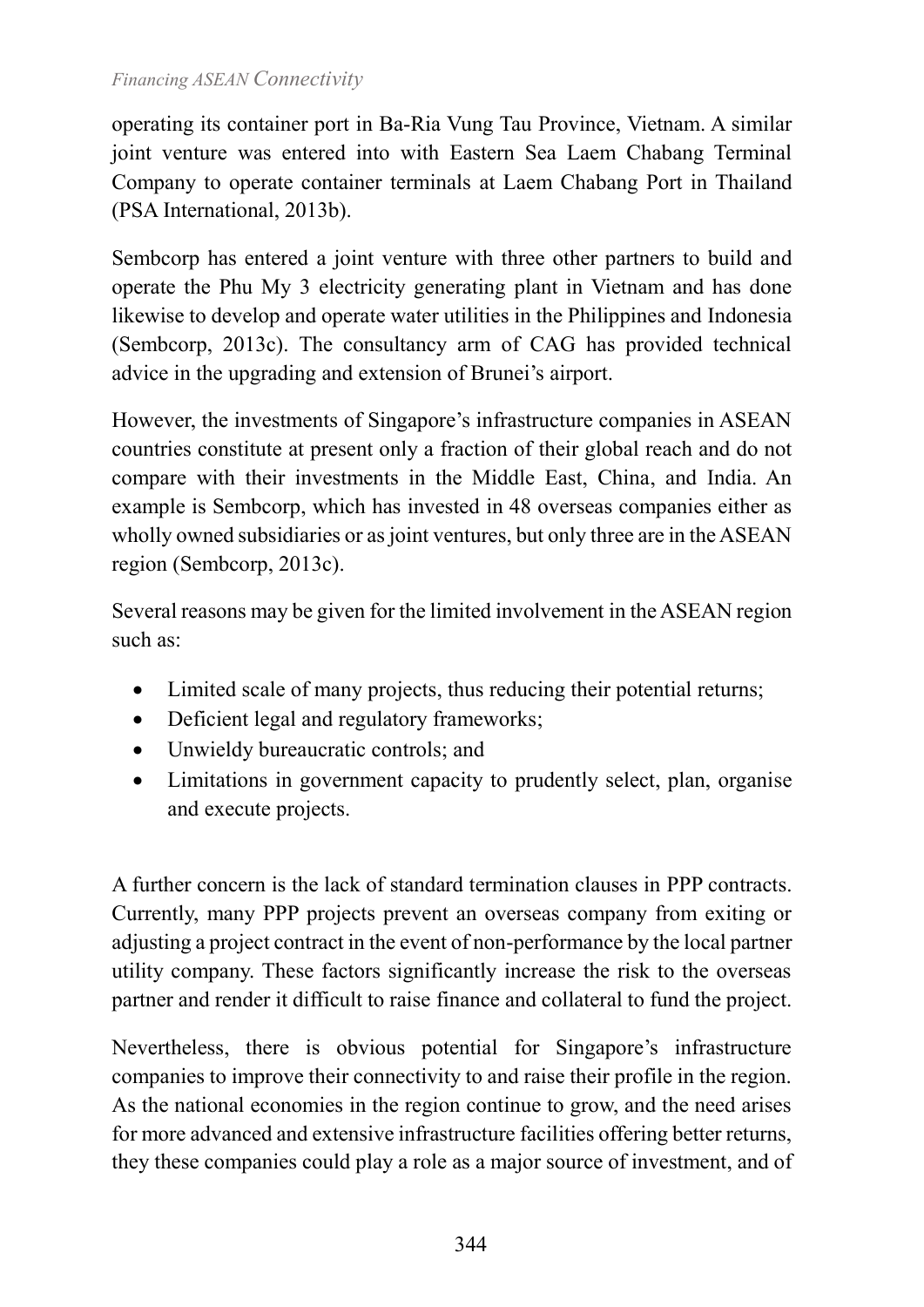technical and management expertise through joint ventures, local subsidiaries, and PPPs. In addition, Singapore is well placed to provide supportive and consultancy services for infrastructure projects in ASEAN. Of particular importance here is the Infrastructure Finance Centre of Excellence (IFCOE) set up in November 2010 as a joint initiative of Singapore's Ministry of Finance and the World Bank. The Centre can provide technical assistance and capacity building, assist regional governments in policy making, and promote the adoption of best practices via hands-on technical advice. These include feasibility studies to identify projects that are viable and of the highest priority, as well as research to determine best practices in infrastructure development and finance. Also within the remit of the Centre is to promote and market infrastructure projects in collaboration with domestic governments so as to attract private sector finance and expertise (Ministry of Finance, 2010; World Bank, 2010).

# **Conclusion**

From the foregoing analysis, the following features have marked the development, management and financing of Singapore's infrastructure:

# **Corporatisation and Privatisation**

In the past, much of the infrastructure was owned and operated by government agencies, either civil service departments or, increasingly over time, statutory authorities. Over the last 20 to 25 years, operational responsibilities and, in some cases, ownership have been transferred to commercial companies (often newly created). Likewise, when new infrastructure facilities are created, they are nearly always operated and, in some cases, owned by commercial companies. The exceptions have been water supply, drainage and roads, which are still managed by statutory authorities. However, infrastructure companies are still subject to the regulation by the relevant statutory authority.

Some of the leading infrastructure companies are GLCs, wholly or majorityowned by a government holding entity, Temasek Holdings being the main one. Even in some of the private sector companies, the government has retained a stake, albeit as a minority shareholder.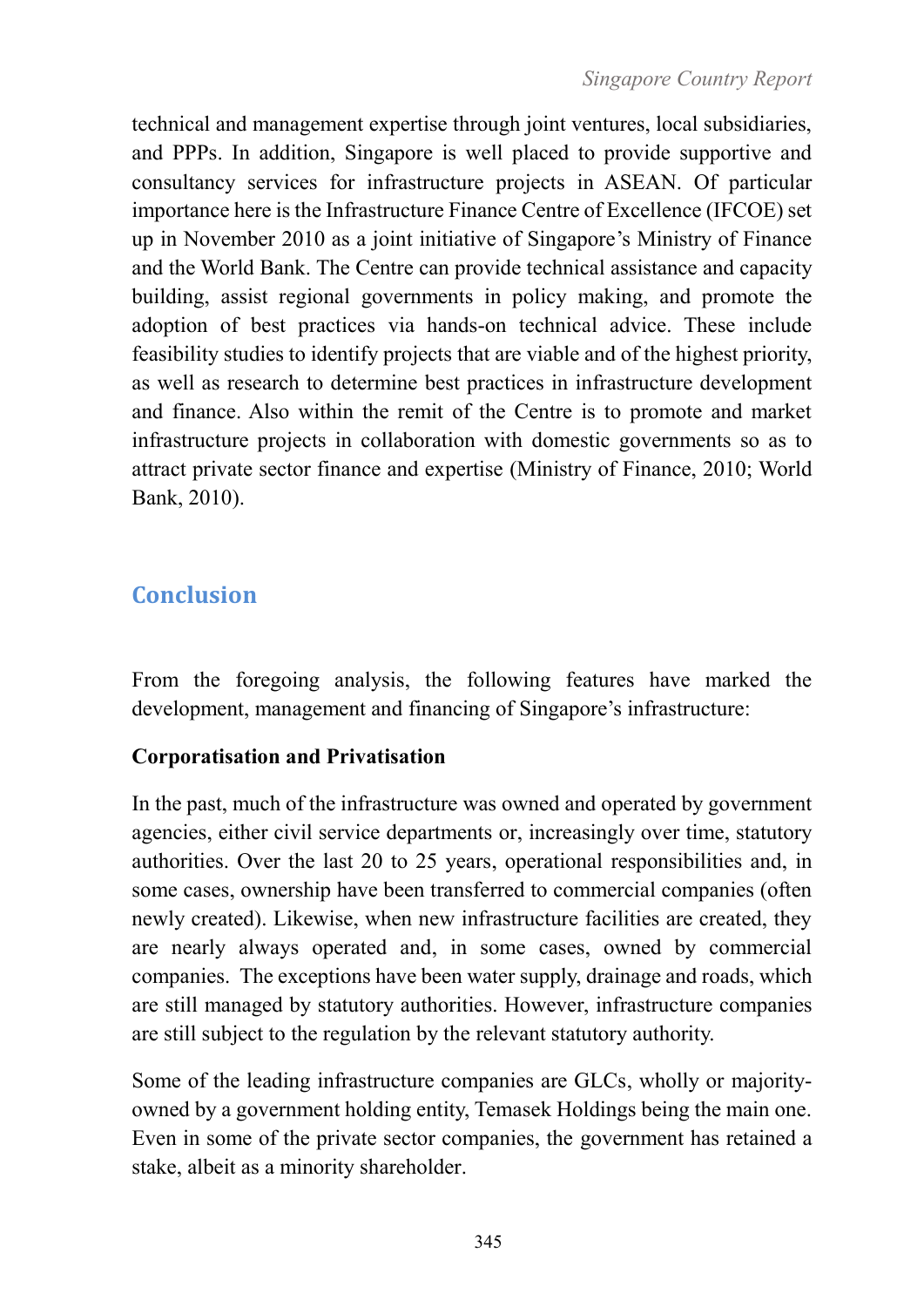In most cases, companies that are responsible for operations of the infrastructure facility also own the physical assets or, in some cases, lease them from the relevant statutory authority.

#### **Contestability**

The Singapore government is committed to promote contestability in the various infrastructure sectors so as to achieve greater efficiency and value for money. This generally happens in two ways. The first type of contestability calls for companies to tender for the right to operate (and own) an infrastructure facility under a medium-term concession or licence (often for 15-25 years). The other type of contestability is to allow different companies to operate facilities and to compete for customers on the basis of price and quality of service.

#### **Corporate Financing**

With corporatisation, privatisation, and contestability, a corporate system of financing the infrastructure has been increasingly adopted. For the most part, the fees, charges, and taxes at point of delivery have been levied to provide revenue for the operator. Operating expenses are covered by the operator's operating revenue, while investment is funded mainly through retained earnings, and borrowings. Equity injection may be used if necessary to pay for the initial investment, including the purchase of physical assets when they are transferred to a new company in the case of an already established facility. Operating and capital grants from the public budget are made available only when necessary—e.g., to assist in the setting up of a new infrastructure company, to pay for a loss-making but necessary service (e.g., a future section of the MRT), or to finance part of a strategic infrastructure (e.g., roads and water supply).

#### **PPPs**

Infrastructure development and operations in Singapore have to a significant degree involved PPPs. These partnerships consist of three types: design, build,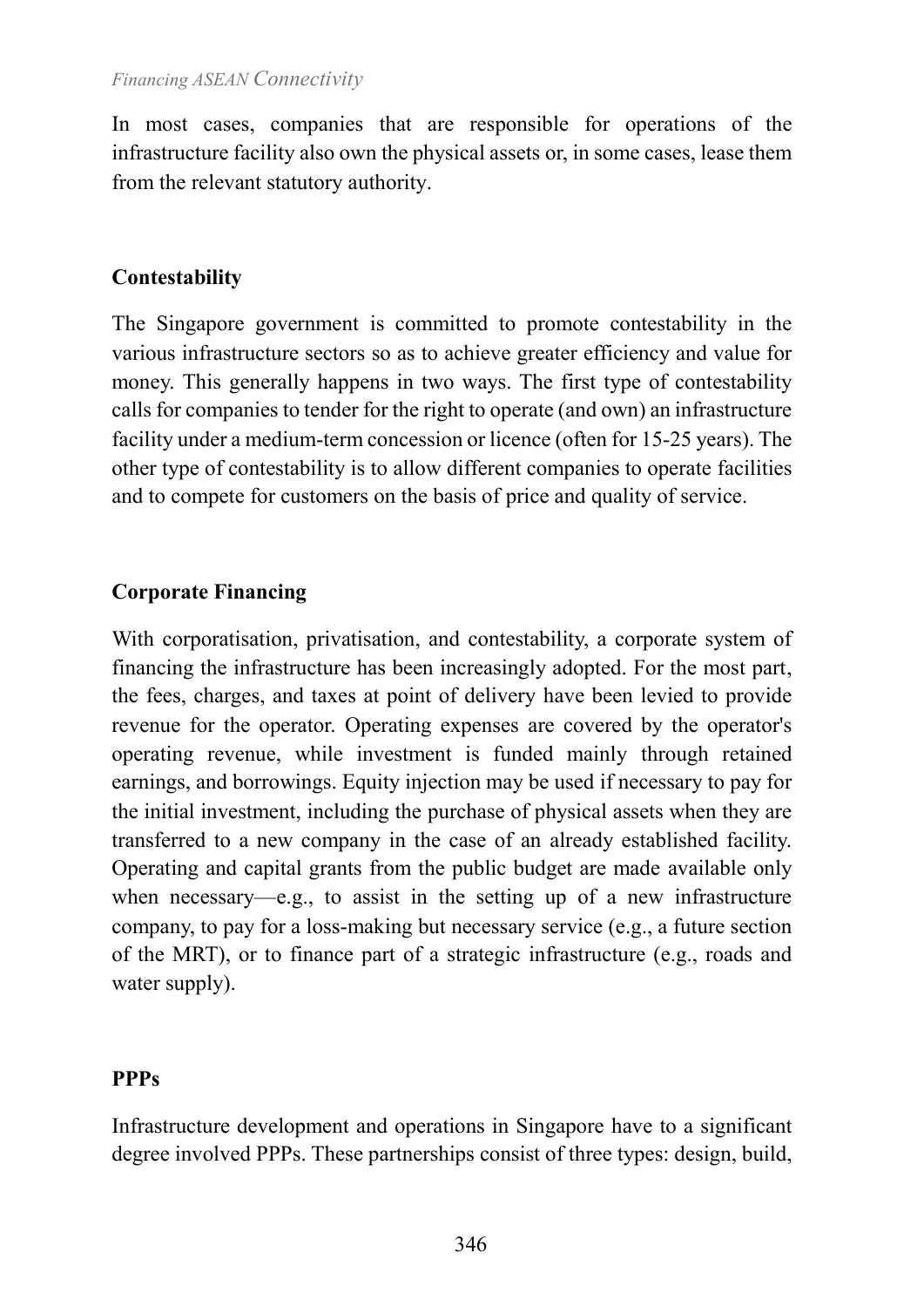and operate (and in some cases, own) arrangements under a concession or licence; supply chain cooperation between private sector producers and publicly owned distributors; and shared equity between government holding entities and private investors. To a limited extent, overseas investment has provided capital for infrastructure development but this could be further increased through project bond issuances designed to attract international financial institutions, with the option of a guarantee secured through the CGIF.

#### **ASEAN Connectivity**

ASEAN connectivity is so far limited, reflected in the small investment made by Singapore's infrastructure companies in other ASEAN states and the smallscale provision of consultancy services. There is, however, scope for the connectivity to increase as the region grows and requires capital and professional assistance in developing and operating advanced infrastructure facilities. Singapore is well placed to meet this need, especially through the IFCOE.

# **References**

- Accountant-General's Department (2011), *Singapore Government Borrowings: An Overview*. Singapore: Accountant-General's Department.
- Asian Development Bank [ADB] (2012), *Key Indicators for Asia and the Pacific 2011*. Manila: ADB Press.
- Asian Development Bank [ADB] (2013a), *Asian Bonds Online.* Manila. Retrieved online from<http://asianbondsonline.adb.org/>
- Asian Development Bank [ADB] (2013b), *Credit Guarantee and Investment Facility (CGIF)*. Manila. Retrieved online from [http://www.adb.org/site/](http://www.adb.org/site/%20funds/funds/credit-guarantee-and-investment-facility)  [funds/funds/credit-guarantee-and-investment-facility.](http://www.adb.org/site/%20funds/funds/credit-guarantee-and-investment-facility)
- Chan, Y.K. (2011), *Power Generation in Singapore*. Washington: US Commercial Service. Retrieved online from http://www.buyusa.gov/Singapore
- Changi Airport Group [CAG] (2012), *Investing for Growth: Annual Report*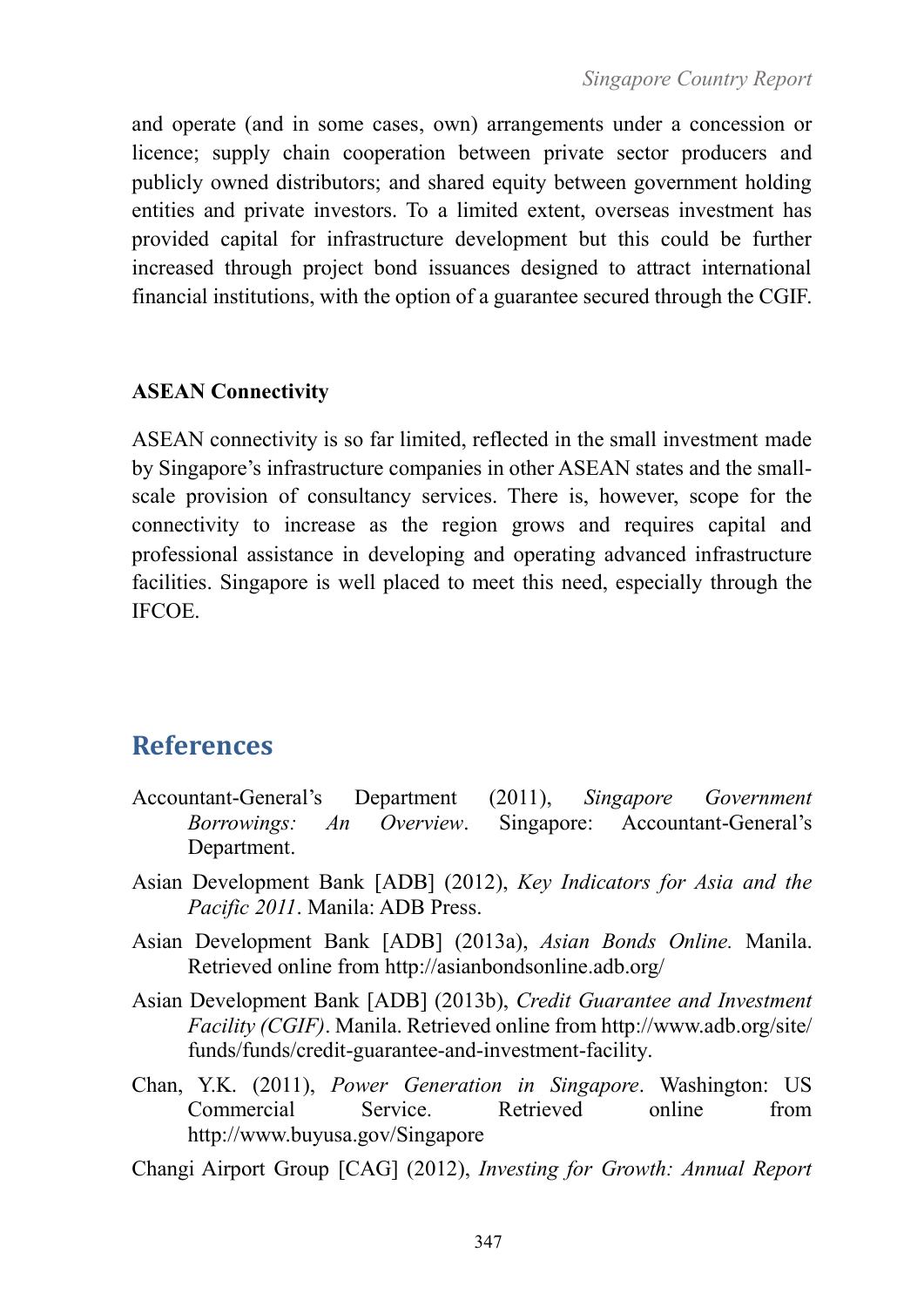*2011/12*. Singapore.

- Changi Airport Group [CAG] (2013a), *The Group.* Singapore. Retrieved online from http://www.changiairport group.com/cag/.
- Changi Airport Group [CAG] (2013b), *Major Milestones*. Singapore. Retrieved online from http://www.changiairportgroup.com/cag/.
- Comfort DelGro (2013), *Annual Report 2012*. Singapore.
- Energy Market Authority [EMA] (2009), *Introduction to the National Electricity Market of Singapore*. Singapore.
- Energy Market Authority [EMA] (2011), *Information Paper: Developments in the Singapore Electricity*. Singapore.
- Ghesquiere, H. [2007], *Singapore's Success: Engineering Economic Growth*. Singapore: Thomson Publishing.
- Gunawansa, A. [2012], "The Use of the Public Private Partnership Concept in Singapore", in Graham M. Winch, Masamitsu Onishi and Sandra Schmidt (Eds.). *Taking Stock of PPP and PFI around the World*. London: The Association of Chartered Certified Accountants.
- Hyflux (2012), *Annual Report 2011*. Singapore.
- International Monetary Fund [IMF] (2012), *Singapore Article IV Consultation*. Washington.
- Infocomm Development Authority [IDA] (2012a), *Corporate Brochure*. Singapore.
- Infocomm Development Authority [IDA] (2012b)*, Annual Report 2011-2012*. Singapore.
- Infocomm Development Authority [IDA] (2012c), *Fact Sheet: Next Generation Nationwide Broadband Network*. Singapore.
- Jones, D. S. (2006), "Financial Reforms of Statutory Bodies in Singapore: Control and Autonomy in a Centralized State". *Public Organization Review* **6**(3), pp. 259-76.
- Keppel Corporation (2013), *Shaping the Future: Report to Shareholders 2012.*  Singapore.
- KPMG (2012), *Land Transport Authority and its Subsidiaries: Financial Statements for the Year Ended 31 March 2012*. Singapore.
- Land Transport Authority [LTA] (2008), *Land Transport Masterplan: A People-Centred Land Transport System*, Singapore.

Land Transport Authority [LTA] (2012a), *Singapore Land Transport Statistics*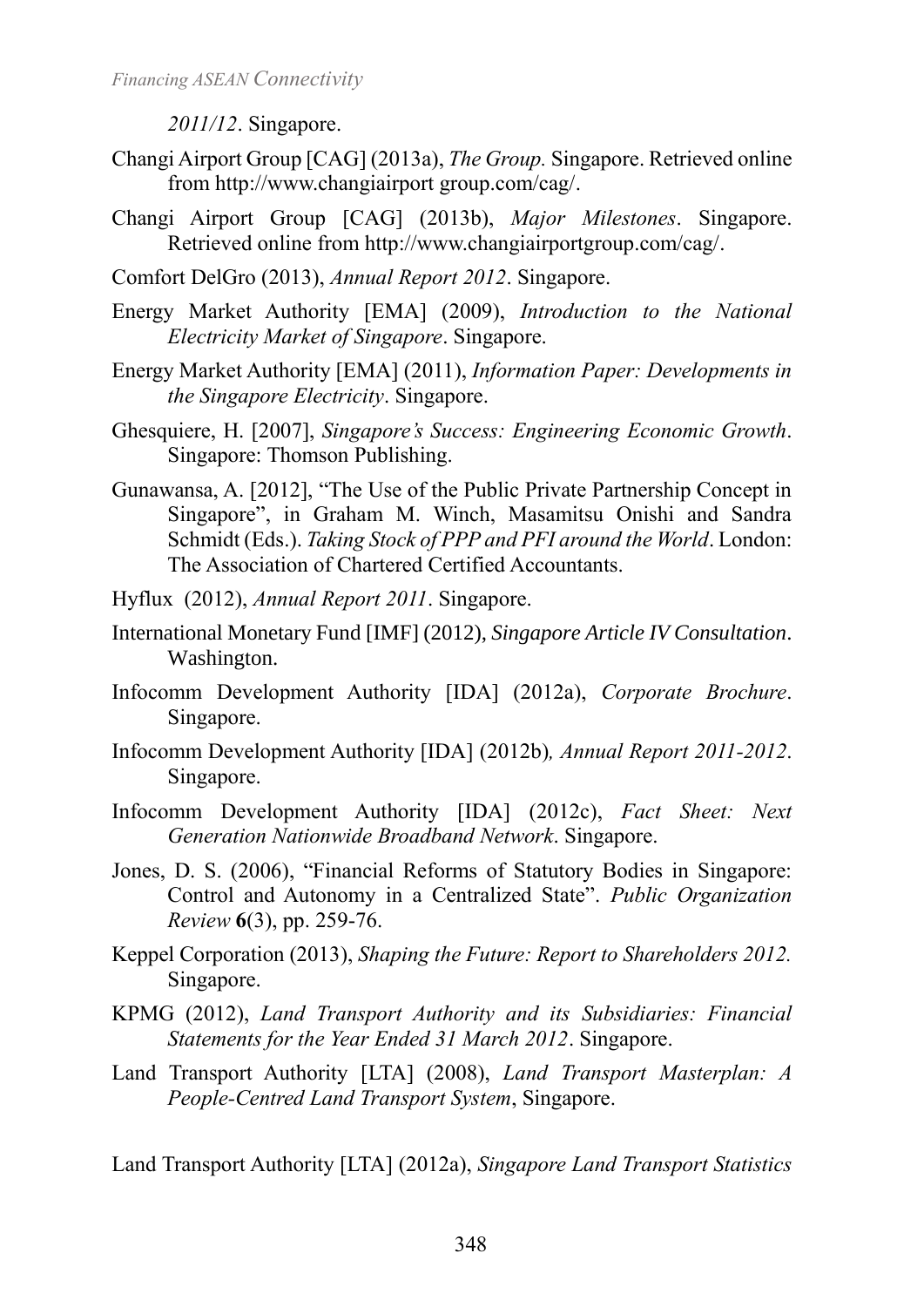*in Brief*. Singapore. Retrieved online from http://www.onemotoring.com.sg

- Land Transport Authority [LTA] (2012b), *Making it Happen: Land Transport Authority Annual Report 2011-2012*. Singapore.
- M1 Ltd. (2012), *M1 Annual Report 2011*. Singapore.
- Marine and Port Authority [MPA] (2013), *Port Statistics*. Singapore. Retrieved online from http://www.mpa.gov.sg/
- Marine and Port Authority [MPA] (2013b), *About Us*. Singapore. Retrieved online from [http://www.mpa.gov.sg/.](http://www.mpa.gov.sg/)
- Ministry of Finance (2010), *Newsroom*. Singapore. Retrieved online from: http:// app.mof.gov.sg/newsroom.
- Monetary Authority of Singapore [MAS] (2013), *Statistics Room: Official Foreign Reserves*. Singapore. Retrieved online from http://www. mas.gov.sg/ data\_room/reserves\_ statistics/.
- PSA International (2013a), *A Fusion of Diverse Strengths: PSA International Pte Ltd Annual Report 2012.* Singapore.
- PSA International (2013b), *Ports of Call: Vietnam*. Singapore. Retrieved online from http://www.internationalpsa.com/home/default.html.
- Public Utilities Board (2012), *What We Talk About When We Talk About Water: PUB Annual Report 2011/2012*. Singapore.
- SBS Transit (2013), *SBS Transit Annual Report 2012*. Singapore.
- Sembcorp (2013a), *Our Businesses: Utilities*. Singapore. Retrieved online from http://www.sembcorp.com/en/business.aspx.
- Sembcorp (2013b), *Powering the Future: Sembcorp Industries Annual Report 2012*. Singapore.
- Sembcorp (2013c), *Our Global Presence*. Singapore. Retrieved online from http://www.sembcorp.com/en/ global-presence.aspx?type=all
- Singtel (2013), *Annual Report 2013: Changing the World of Communications*. Singapore.
- SMRT Corp. (2013), *25: Growing a Sustainable Legacy: SMRT Corporation Ltd Annual Report 2012*. Singapore.
- SP Power (2012a), *Annual Report 2011: Powering Tomorrow*. Singapore.
- SP Power (2012b), *Financial Statements for The Year Ended 31 March* 2012. Singapore.
- Star Hub (2013), *Ahead with Hubbing: Annual Report 2012*. Singapore.
- Tan, E. (2011), "PUB Selects Hyflux for Second Desalination Plant". *Straits*